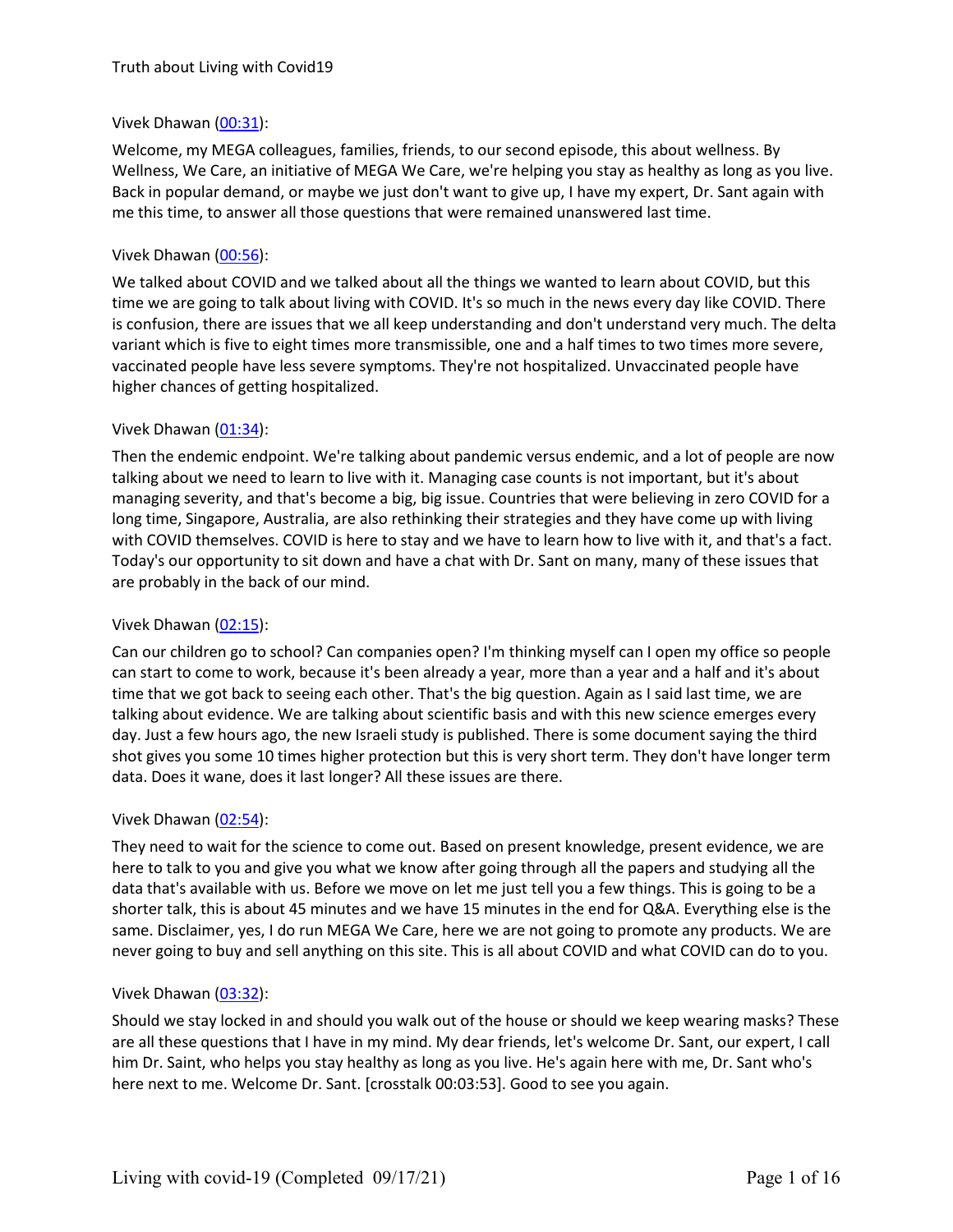# Vivek Dhawan [\(03:55](https://www.rev.com/transcript-editor/Edit?token=WQKXcd_A7S4aGw8TE1dMau6l0d-4IMvGPUBtDIl6DGQyO7_JuTgOQBMqbYXA6SLx_FoepBhUqjaLkiyZYerKolp9xJk&loadFrom=DocumentDeeplink&ts=235.47)):

Without spending too much time on more talk, let me start asking you questions, again. My first question is, which I think all of us want to know, is this COVID ever going to go away, is it going to be here forever? I hear MERS SARS-1 did and what was COVID-1 and they came and they went away. These are still around, one of the most transmissible viruses, they say and then we still have the other whatever risk of cold and flu, are also forms of coronavirus and they're still around. Is it going to stay a long time with us, and what's your thought on that, Dr. Sant?

# Sant Chaiyodsilp [\(04:37](https://www.rev.com/transcript-editor/Edit?token=VrcUGfSPfbEy2_1d1gZg_nAqoOp53D44w03OJBDj0135pLFWHsO2Hdnw1-fuQJTVZ-trhSJe9jP1b7RtCUMJbm8hF7Q&loadFrom=DocumentDeeplink&ts=277.5)):

Is COVID here to stay? Yes, I think it will stay, unfortunately, for quite some years. At least, it may come and go, but definitely it'll be a long term. That lead to another question that should we be vaccinated because that question has been raised quite often this intrigue. The answer is definitely we should be fully vaccinated because the mortality and hospitalization that is much lower if we get full vaccination.

# Sant Chaiyodsilp [\(05:25](https://www.rev.com/transcript-editor/Edit?token=YGsHwlVKXNF2PY1ktEwJI6Ji6VMW9riAA2zhJnGINkgYj4gncXyA0IK-z-PoiuKWrK9AbG60w6W_649_wp5DpUvOEMM&loadFrom=DocumentDeeplink&ts=325.74)):

Let me clear it a little bit more here. Because with this what we call breakthrough infection, out there full vaccination and then the infection still can come in, with this high rate of breakthrough infections, we cannot anymore depend on what we call herd immunity. Simply put it, building herd immunity through vaccination is now not possible. Nearly all of us will get disease sometime in life, anyway. At most, what we can do is that to protect ourselves from the effect of the disease, number one, get full vaccination. Number two, manage our own risk factors. Number three, once infected, start early treatment, preferably by ourselves which we will talk in detail later how to start own treatment once we get infected. COVID will be here to stay. Still, we need vaccination.

# Vivek Dhawan [\(06:46](https://www.rev.com/transcript-editor/Edit?token=VfiVZWgzxhy8rsWTrjYvvFo07OhSt-Jneszfnq6OTSBqnE7SuClLJpl-TIdpyX_2KPAGcUdpbFB4eFDmljkA8YV0rxc&loadFrom=DocumentDeeplink&ts=406.71)):

All right. Very good, thank you, doctor. In order for us to live with COVID, one of the most important factor is to get vaccinated. Get doubly vaccinated first, there's enough evidence to show you can prevent at least severity, hospitalization, and reduce the burden on hospitals and thereby improve our chances of now managing the severe and hospitalization and then trying to manage COVID cases. That's very good to hear.

#### Vivek Dhawan [\(07:15](https://www.rev.com/transcript-editor/Edit?token=DP7U0AJqTn3rLDhmzb7_LObDo1PgzuQV49APw6B1xH-WHbaC0SlLG9X90CwpUdzSvORLGSvWHc6cZoxcRy2qaoH66RA&loadFrom=DocumentDeeplink&ts=435.78)):

As we talk further we probably get more data on how these vaccines are protecting us. A lot of us think we're going to get COVID anyway, so why get vaccinated, right? Let's also talk about the risk with vaccines, but there's also this issue that if you take vaccines, you hear in every type, in mRNA we hear you have myocarditis, with AstraZeneca or the other type of vector vaccines, you hear there's an issue on blood clots. Somewhere, I don't know whether I'm rightor I'm wrong, but somewhere we hear not having the vaccine but getting COVID also has a similar risk or higher risk. Is that true or is it just that only if you have a vaccine you have this risk?

#### Sant Chaiyodsilp [\(07:56](https://www.rev.com/transcript-editor/Edit?token=BKafa9VpXkol-pBHPEuly_Ccq5IMV1RnjD4TjZ98oBMLHrCCg8RczM5ZUFAp45FDQJWF93rdL1NCPa3M2cL_LI6OQpc&loadFrom=DocumentDeeplink&ts=476.77)):

Yes. It's true. One of the data in England, are very good study comparing between vaccination and what we call naïve natural infection, comparing the major complication rate, particularly from thromboembolism. It showed that vaccination come with very much less frequent thromboembolism threat. The natural infection comes with very high and severe incidences of thromboembolism. Another comparison is between what we call breakthrough infection after vaccine comparing with naïve natural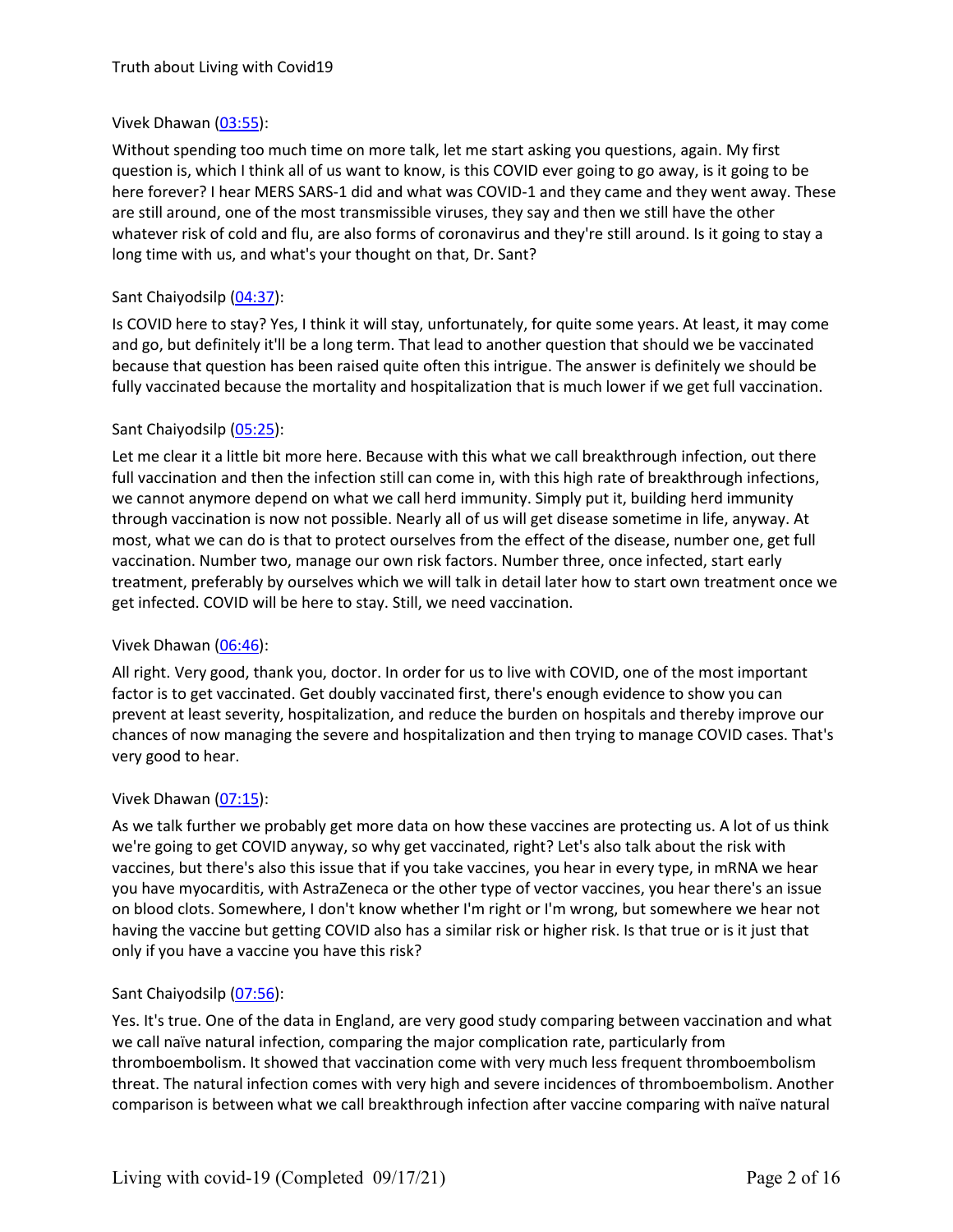infection. Just look at the publication. Again, breakthrough infections after vaccine come with much less frequent risk of thromboembolism. In terms of morbidity, major complications, vaccination is much, much better than natural infection.

# Vivek Dhawan [\(09:07](https://www.rev.com/transcript-editor/Edit?token=Yvr8yor753J4AdeQf8rwdF_W62dXHpQe9_344kutmJ6YxeXnV5DtDNdzI6FoI40D1HYGlmakNJtGmAFQa6ECSzz2aKo&loadFrom=DocumentDeeplink&ts=547.72)):

Okay. Good. That clears one doubt in my mind. Let's move onto anotherissue we always hear in terms of, to live with COVID. I think the issue now is, doses available, some countries don't have all the vaccine you want. If you want mRNA, we can't get mRNA but Astra's available. Sometimes Sinopharm's Sinovac is available so countries are probably running their own protocols, Astra plus Pfizer second or Pfizer first Astra second or sometimes you're given Sinovac from Sinohparm and then you add an Astra to it after some time.

# Vivek Dhawan [\(09:40](https://www.rev.com/transcript-editor/Edit?token=NnoPY7Hg7_jjzPfSv9q-WAUrU-rZLcVU3fE5dVOgphuGnd-__9FVeWp3ECrF9dHuDvOeIi3bRo7Tks1U0YK10slaFow&loadFrom=DocumentDeeplink&ts=580.24)):

According to you, is there any particular ones that are better or your thinking is what is available at the moment, we should vaccinate and then as time goes by we will have more options or there will be more availability? What is your view on that? because a lot of us probably have this in our mind. We would like to have the best for our children, for our parents, and is it good to do it early so that we can protect us and our neighbors in the country or is it good to wait untilyou get the best one? Is there something like that called the best one, best combination?

# Sant Chaiyodsilp [\(10:13](https://www.rev.com/transcript-editor/Edit?token=jMhng0PSZ19qwGbS-JuiyLaTbGgEFSJhLS7kz3z2kkm9gla4jElOncPc7Wg-NFzZYUo8zKOzePPX8NSKj17L_OQ0zkA&loadFrom=DocumentDeeplink&ts=613.88)):

We can look at it from two point of viewshere. From the efficacy point of view, I mean the incidence of breakthrough infections, there is one study published in New England Journal which compared the breakthrough infections between Astra and Astra and Pfizer plus Pfizer and compare the breakthrough infection. It was just about the same. Just about the same. Something like 75% versus 80%. Not significantly different.

# Sant Chaiyodsilp [\(10:52](https://www.rev.com/transcript-editor/Edit?token=ynqXBAJvcBYv0QGpi2yOmH_Z9GKA1qSH6PS1DG6_JwWOhf9fF5MDHqKR3FfOuSzP2qr227mD5djXMh5E8leix2qmrV4&loadFrom=DocumentDeeplink&ts=652.68)):

If the efficacy is about the same. In terms of mixing vaccine, in termsof immunity, there are a lot of information about this because it's easier to check immunity. So far as we know, Astra plus Pfizer provide better immunity than Astra plus Astra. Similar in Thailand, Sinovac plus Astra provided much better immunity in compared with Sinovac plus Sinovac. Mixing it's good in terms of immunity, but efficacy no one knows yet.

# Vivek Dhawan  $(11:34)$  $(11:34)$ :

Okay. They are two different things, efficacy and immunity. Immunity is about building antibodies. They're not the only thing. You have T cell, B cell, there are other things that are involved. What it does in terms of efficacy is not clearly indicated by immunity buildup or antibody buildup. Is that what you're trying to-

# Sant Chaiyodsilp [\(11:51](https://www.rev.com/transcript-editor/Edit?token=1a9X1FNIvzigIjzV4ZGyGM4VEJWgNCqz4IaR0hyme5FUWbh2wENvpQZrvzHMAvPgk7BXXV1SgS9-CNZVqsEHPEbAP4o&loadFrom=DocumentDeeplink&ts=711.97)):

Yes. What plus what is better than which plus which no one knows at the moment because we do not have randomized control trial to compare.

Vivek Dhawan  $(12:04)$  $(12:04)$ :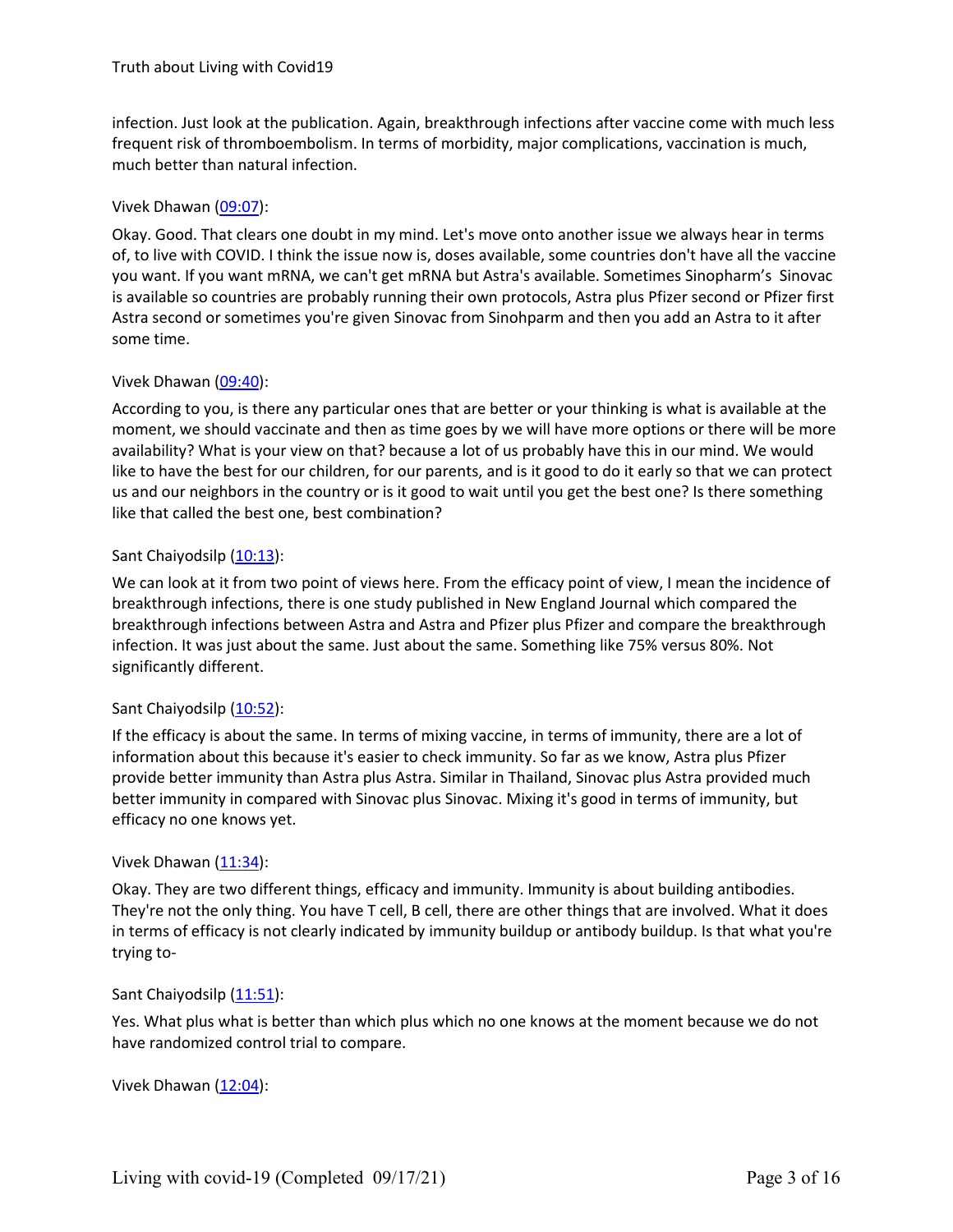Oh, okay. There's no RCT trials yet. Randomized control trials are gold standard trials where you have placebos and two arms, so that's not done and it needs some time. At the moment the data's not sufficient for us to make that assumption, correct? Good.

# Vivek Dhawan [\(12:19](https://www.rev.com/transcript-editor/Edit?token=6ILsmLKdYshJdkRNnwiDw5eekmteGtZrTe_l2uGOZdv-sMJNFoJompy8PCQy-LAxpOjyC-AKYI3WjszM18q1CwlK1OY&loadFrom=DocumentDeeplink&ts=739.36)):

Let's move on to the next big question that's all over the world now. Biden has said we should be giving booster doses. Israel has already started. Some are saying five months later, some are saying eight months later but the good thing is saying start with 60 plus, 50 plus, people who are immunocompromised who have other conditions in them and probably that will help to reduce the burden on the society. At the same time we are all listening to it and I also want to run and book a booster dose. I also trying to book one for myself. Should I be running to book a booster dose or should I wait for another five, six months until there's more evidence? What's your advice on booster doses at this time? What's your view on boosterdose?

# Sant Chaiyodsilp [\(13:03](https://www.rev.com/transcript-editor/Edit?token=nwBdkBc3aRcX6oqVKU5d53ry1XBVbleAecUCE0GBUcyrYX6YS_4_ibh1-cmqW709OKaPi3JBjw4_rVlx-r4T225sAeA&loadFrom=DocumentDeeplink&ts=783.51)):

I think we got to look at the big picture to compare between the natural infection and vaccine breakthrough infection. Essentially there was one study from Israel, it showed that natural infection provides highest protection, very high immunity, something like 13 times higher from a natural infection comparing with full vaccination and then breakthrough infection.

# Sant Chaiyodsilp [\(13:43](https://www.rev.com/transcript-editor/Edit?token=5jRt5p_4ONHxIj7Q06q7J7QAbsNJL6wtTuzk2HfKRypfXNNEH-8kuh3gR6hO0mFMR5347vNLqO1uVbhuGa_9GvFn3D0&loadFrom=DocumentDeeplink&ts=823.15)):

If you look from these data, after full vaccination then get natural infection would be the best, much better than keep on boosting because we don't know for sure how many doses and how frequency we need for boosting. At the moment I would depend on the data from Israel that the best way is get vaccination, two shots, and then open for natural infection.

# Vivek Dhawan [\(14:15](https://www.rev.com/transcript-editor/Edit?token=GZqzK5a74km-z8xHZ6PSID2ekPlq72jBBaTpLcq7Gff1CZIGRMdB1PQx3oe8Vehja5wIYmi73O1XKzr1eNz3s-VC8_I&loadFrom=DocumentDeeplink&ts=855.9)):

This is part of my later question but I'll wait for that to come to you because maybe we should be having COVID parties at home so we can get naturally infected, but later. The good thing is what you are saying, yes, at the moment there's not sufficient data but people who are immune compromised have all these other health issues, maybe for them if the immunity is waning and they found that it wanes away they should probably be the first candidates. Meanwhile we should leave vaccines for the whole world.

# Vivek Dhawan [\(14:44](https://www.rev.com/transcript-editor/Edit?token=RaIvzNZ53iAwSNz7oQrgZwqDrKJaoVFdaSB_VUmnHgv3hCBTtiGvIwdFVapRlpEPTpnfqflZHp73uP87RPZuNzi0a0s&loadFrom=DocumentDeeplink&ts=884.99)):

Let's talk about vaccination, also there's a lot of concern when we talk about living with COVID, I think one of the key problems with families and parents across the world where you work and people I meet is about their children. There're children who are not in the first list of vaccination, even in UK they moved down from 13 or even in the US. Now they've got full approval for 12 years to 18 years, 18 to 12, but below 12 is still under ongoing discussion, it's not yet been approved. Schools are open and some there are issues of masking the children and but there's things going on. Teachers have to be vaccinated, workers have to be vaccinated. Children are not vaccinated but they can come to school.

# Vivek Dhawan [\(15:27](https://www.rev.com/transcript-editor/Edit?token=YhZLHLsLhQmK0j-qPRAGk-nzKM1WjsePzwfB-C5yGtLMfnIcmkpF1BAdp-0qvvU_FWt3SQY6c-jbZPMUKAeheNUOXnc&loadFrom=DocumentDeeplink&ts=927.55)):

What is your advice, because a lot of us have children we want to open up, send them to school, they'll go and they come back home. Maybe they haven't got vaccinated. Also we hear, I don't know, you probably know better than me, but the rate of hospitalization in children is much lower, but has grown.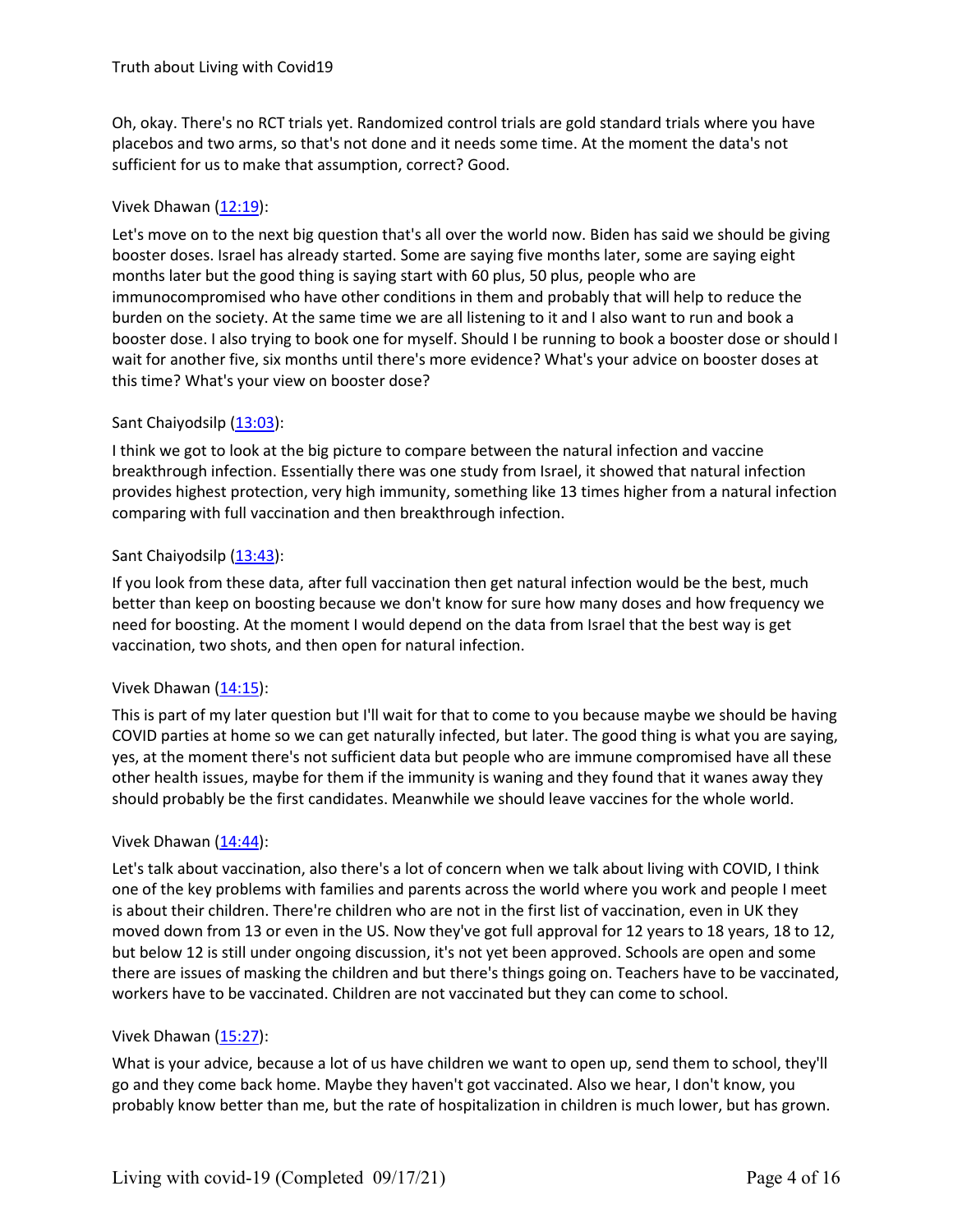The numbers have really become much higher but severity is very low. Maybe the hospitalization is growing. Can you give us something to live with and understand so we have better understanding on how to manage life with our children?

# Sant Chaiyodsilp [\(15:57](https://www.rev.com/transcript-editor/Edit?token=3kDZhfrbC_W_MQIGmnWgFNy-8zsY_SC75tR22QejoTs0RoXbsIIiNxd4TwIZaPdvTJ9zrVY38wNFsYUdQ9OZekvnmMk&loadFrom=DocumentDeeplink&ts=957.35)):

About viability of vaccine, children above 12 years old we have vaccine already because both Moderna and Pfizer, they have the volunteer of this age group, but below age 12 we do not have vaccine yet. When we talk about vaccine for children we mean above 12 years old because we have vaccine.

# Sant Chaiyodsilp [\(16:23](https://www.rev.com/transcript-editor/Edit?token=oiRqM5tV8ThWzRtxlvQvMHYQykjVW2gOADTCZoCO7AqQK2isFkXY9GrDSIqxdy-pDjGPsyyfcuFP8x9jQl_f75OmZOA&loadFrom=DocumentDeeplink&ts=983.49)):

Let me give you picture on the benefit side. The benefit of the vaccine is to reduce mortality in children. The data from England, the mortality of children from COVID is very low, something like two cases per one million. That is zero point zero zero one. You have three zeros. Zero point zero zero one percent. The benefit is very small because the mortality rate of children by COVID is so low.

# Sant Chaiyodsilp [\(17:12](https://www.rev.com/transcript-editor/Edit?token=2YM4Qlcb9bTeFmL6jR8ieVqiML4_ZhgimyEGzkv77TLuzPo1GsaHYCLfBTA40p_f1H9279zpvBi-cczFZ44ds5DRXGk&loadFrom=DocumentDeeplink&ts=1032.55)):

The US and CDC, they encourage vaccination for children because code their own mortality. The way the US CDC count mortality, they count all that relate to PCR positive children. They compare that mortality with the mortality of other disease which require vaccine such as measles. The US CDC encourage vaccination.

# Sant Chaiyodsilp [\(17:42](https://www.rev.com/transcript-editor/Edit?token=MV5aOHjSr11R4V-bazwqNTi6c5spvpAcEeTeGS-6JR0AFx_d0nr_l4iNunEyUeK5aIWGAdWWVpHaxZ2AflbCBwFNH4I&loadFrom=DocumentDeeplink&ts=1062.74)):

I look from both views. I think the benefit is very, very small. That's on the benefit side. On the risk side, they are some point to make here. Number one is that we don't know the longterm effect of the mRNA and vector virus vaccine because it is the new design, new type of vaccine which work inside the cell. In particular vector vaccine work inside a nucleus meddling with the human DNA. We don't know for sure the longterm effect of the vaccine beyond this generation. We do not have information then. You need something like 20 years or 30 years to get that information. That's one thing.

# Sant Chaiyodsilp [\(18:37](https://www.rev.com/transcript-editor/Edit?token=KxGZb0g8qEnDtARwpe5n3Y7fTFgUr4bBeBiwJEsdBcEF3AH4mP9eXC0M8VSXyd9UQSefVqoQzDGj6hNUkhTnMb4kPh8&loadFrom=DocumentDeeplink&ts=1117.72)):

The second thing is the number of children in the trial, in phase III trial of both Moderna and Pfizer vaccine, the number of children were quite small. As I remember 3,000 in Pfizer vaccine, about 2,000 in Moderna vaccine. With this small number of sample you can miss, suppose we have serious adverse effect with incidence in one in 5,000, we can miss it easily because the number of children in the trial is too small. That is the second thing. The risk may be there but we don't know it yet. Their benefit is small, the risk cannot be quantified yet, so I don't quite agree with the idea of vaccine-

#### Vivek Dhawan [\(19:26](https://www.rev.com/transcript-editor/Edit?token=hxobvuK-p15-MQqJKADRvApRvFpw2By0ugtW_sbgidOC83Fqe-qUpebqPsdeYgSfQDjGA48vpiwbsYuf_B6uZCzRrgA&loadFrom=DocumentDeeplink&ts=1166.35)):

You are not very much in agreement. Though nobody wants any mortality in young children, Ithink that's not what we desire, we want to protect everybody, that's the idea, but you're saying the risk is so low, the risk from death is so low, mortality, but at the moment the other side is not very well known. The recent study that I saw, the study that about 250,000 kids got COVID and out of which, some 25,000 were hospitalized. The whole issue that pediatric beds are fullin some parts of America. Not everywhere, but there the vaccination rates are low. Maybe only 45% where the unvaccinated numbers are high.

Vivek Dhawan [\(20:03](https://www.rev.com/transcript-editor/Edit?token=P1GC6LfhhycwlXQFwCZq53RMvZxy5nbDsduClrFvm-FurZnRNfWnvQNZb4QlBMPOBUNMiZxZEjeNd_xL38BAWRLt0sY&loadFrom=DocumentDeeplink&ts=1203.05)):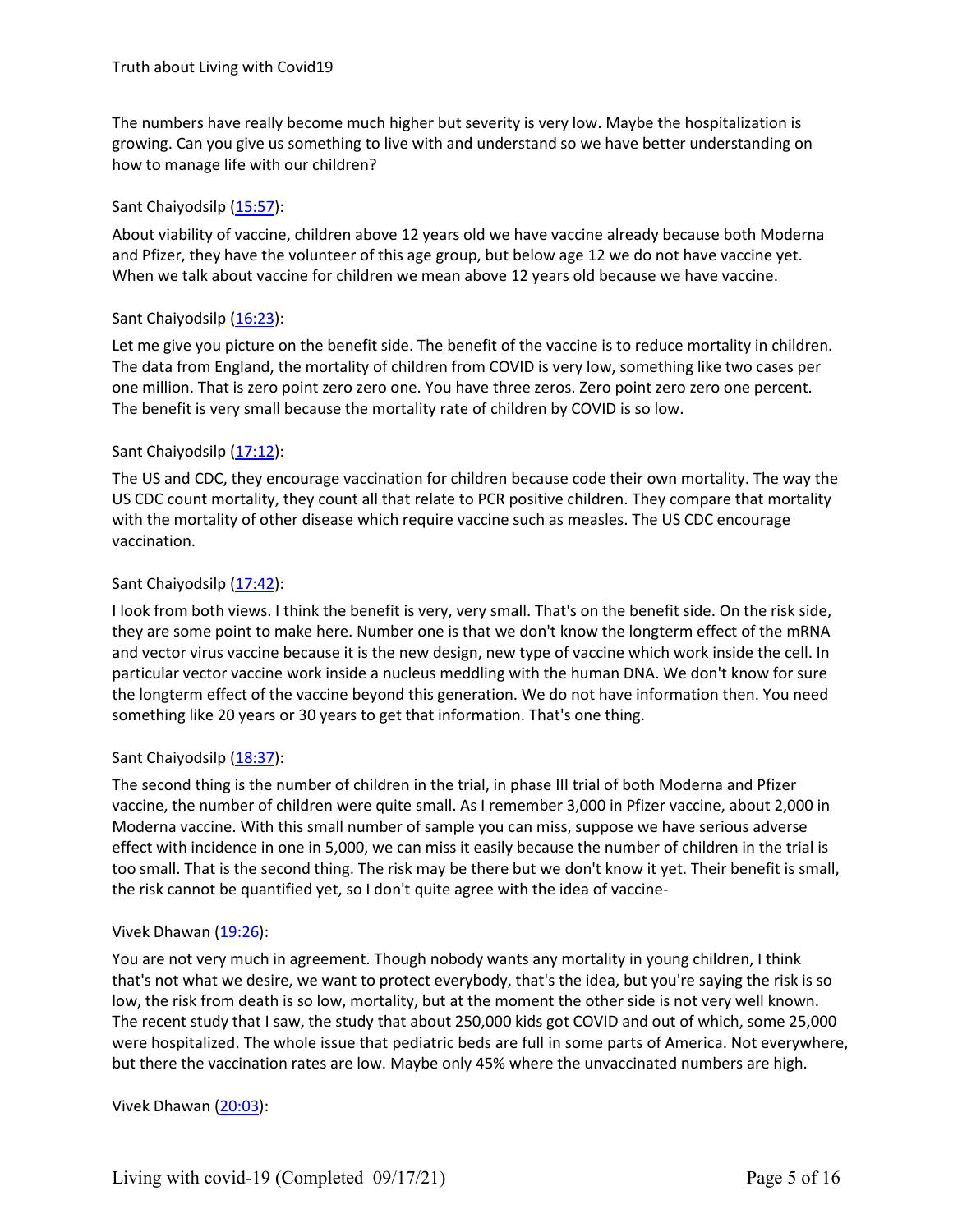I think there are issues there and there is a concern. I think everybody has concerns. Should I send them to school, should I not send them to school? If they get it what's going to happen? I think what you are saying is we need to follow with the data and keep studying that further at the moment, but vaccination in Thailand is also starting from 12 to 18 they're starting.

# Sant Chaiyodsilp [\(20:20](https://www.rev.com/transcript-editor/Edit?token=1D-IHeI7nCBO-79zld8RcfGuBEDDW1vdMlMVUBpzkhS9IR2OqMSXYCnjfaQ8cNOQVHuIc0aFlMMO_xwBbHnR4cg5QSI&loadFrom=DocumentDeeplink&ts=1220.26)):

Simply put I believe in UK statistics of children mortality more than US statistics, because the way they count, the way they verify the cause of mortality is better in the UK.

# Vivek Dhawan [\(20:39](https://www.rev.com/transcript-editor/Edit?token=ZOtqB0oI4V8S9vzFmdB4-z7RvA0Pd1VOIQTmqdHKV1a2LFgzlQQNBbzA0JnwYPmvnmlU_lqbHbpKrwQH9HQH_I011AQ&loadFrom=DocumentDeeplink&ts=1239.61)):

Much more organized. Yeah. The NHS has a very good data system, especially ZOE. If you have time you can also go and look at ZOE [inaudible 00:20:46] inspector and it's a privately run, but very fantastic job. They are helping the government with all the data collection and data included. That's still open for debate but I'm sure people who are concerned will go out and get Pfizer vaccines. Thailand's already doing it, 12 to 18 you're fine, you have the option to do that and the decision is yours.<br>Vivek Dhawan (21:06):

With this, Dr. Sant there's also one issue you always keep hearing. I've got vaccination and then I've got long COVID. I've got COVID, COVID is still persistent, and there's some data that came out that some vaccinated people have a lower chance of getting A, COVID, B, they get COVID also long COVID is about 40, 50% lower. Does that mean that vaccination reduces the chances of getting long-COIVD as well? Any other updates on long COVID? Is there any way we can manage? Last time we did talk about it but I think in living with COVID also we have one concern. I live with COVID, I get COVID then what I have long COVID. Next 12 months I'm suffering from pain, fatigue, cannot sleep. All these things bother us. Do you have any thoughts on this, Dr. Sant?

# Sant Chaiyodsilp [\(21:54](https://www.rev.com/transcript-editor/Edit?token=0FeM6sQP_HgJypuuJU-BRFIiJuBxUn4scvkUsQ8h0K_QxSQl_4awrfaOFmIp57r36DDdyOaJFfZXYuv4gg6qJLmM6wE&loadFrom=DocumentDeeplink&ts=1314.64)):

Let me remind again long COVID defined as any symptom last beyond 28 days recorded long COVID. I think about two or three study will compare the incidence of long COVID between natural infection and vaccine breakthrough infection. It turn out that vaccine breakthrough infection has much less frequency, something half frequency of long COVID. Vaccine protect us from long COVID, that's for sure. That is one big [inaudible 00:22:38] of vaccination.

# Sant Chaiyodsilp [\(22:41](https://www.rev.com/transcript-editor/Edit?token=xj9VpOw1Xpo7BEhC_cDHd5pztBADEz0E8cYHcyBTuF-wgcfvfE1aRk6IFAKmXSQswEqZ9YbHPSka4DjyK6BLlvNj_go&loadFrom=DocumentDeeplink&ts=1361.48)):

Talking about how to deal with long COVID, there is nothing new since our last talk, but I would like to emphasize here again, how we can cope with long COVID. I think from the European side, they come up with nine strategy to cope with long COVID. Number one is you've got to learn to pace yourself because COVID is this kind of up and down. You've got to learn to pace yourself accordingly. Number two, you've got learn to cope with uncertainty. Long COVID is really unpredictable thing. Sometimes you think it's gone but suddenly it just comes back, big boom.

# Sant Chaiyodsilp [\(23:29](https://www.rev.com/transcript-editor/Edit?token=D_d-m3chTBjKHWTK8e_fm-5OZx6TwmPczQI4w7Apma4DCUk7tbk0HHcYtP1-oCz15fmnGAL6qpRR36QBr46hBth3LgY&loadFrom=DocumentDeeplink&ts=1409.36)):

Number three is rest is the key. You may sleep during the day time two or three times a day during the day time. You've got to get adequate rest when you've got long COVID. Of course good sleep you need that during the night. Food, you've got to change your food too to a large variety of plant based whole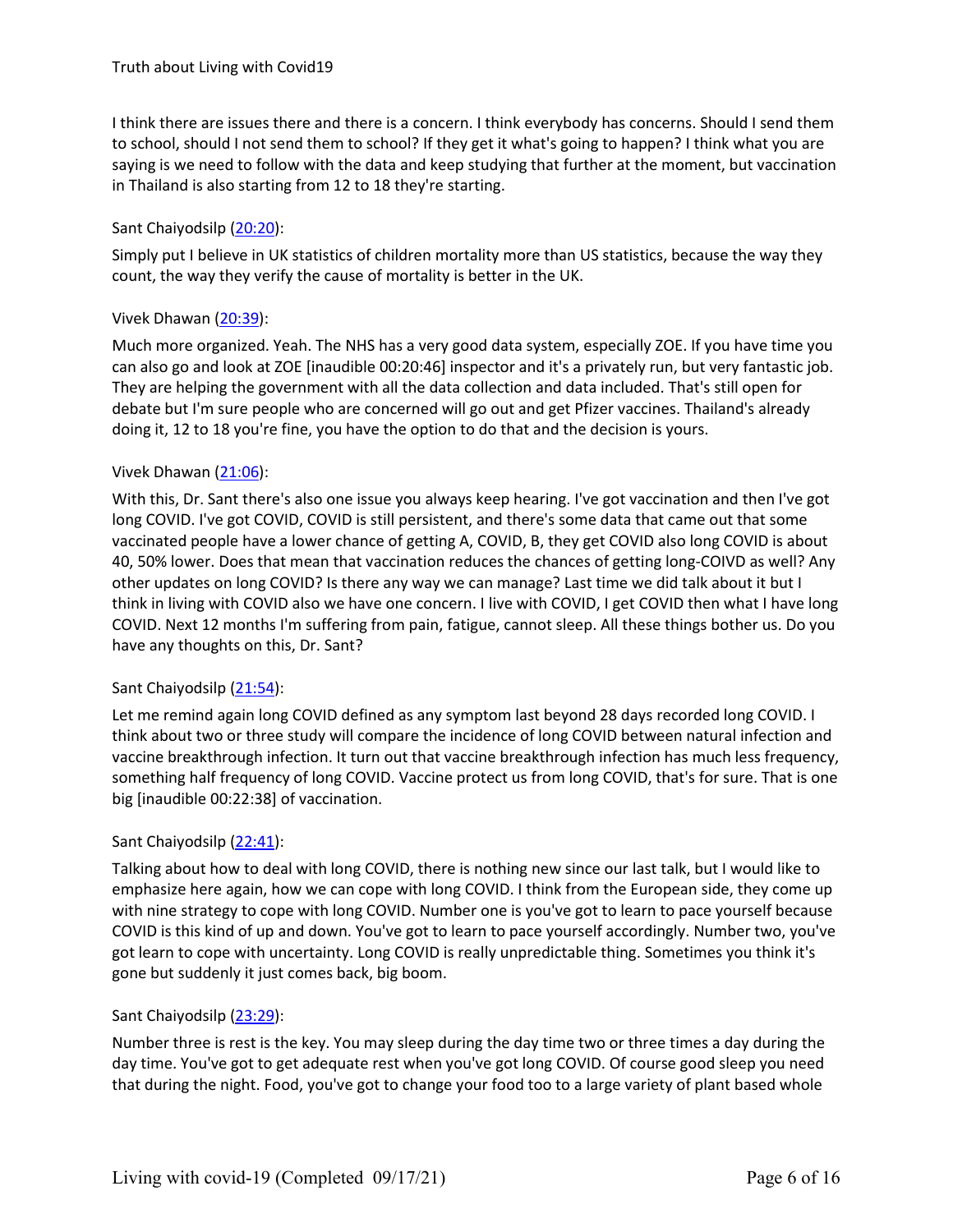food. It helps a lot. Then you've got to keep hydration. The other strategy is to go outdoor. Go outdoor. Get more sunlight.

#### Sant Chaiyodsilp [\(24:10](https://www.rev.com/transcript-editor/Edit?token=VW4KuyTlKSZvc97uhY0PMqVZt_xiMAVdGCXtwYtAHlQJP7rFKfFLxcg1mELuXgRH80omfVkCqPsLrfxQNft8ExM9UU0&loadFrom=DocumentDeeplink&ts=1450.65)):

Another strategy is to do the muscle training, strength training because in long COVID one big character is myopathy. Myopathy is feeling of weak muscle. You've got to do strength training. The last strategy is learn to have fun in living. You don't know how long this long COVID will stay with you. Hopefully we hope that it will go away in a few months time, but some of my patients as long as a year and still have some symptom. Just have fun living with long COIVD.

#### Vivek Dhawan [\(24:56](https://www.rev.com/transcript-editor/Edit?token=81UfZFCxwUgFzGRc6lkOENCp_whME6FJiagKFPF9iZ8troXpdVZQ-ha1WQe5-9hKT5FTS2rRsKpGjjgt4fQXywBysGA&loadFrom=DocumentDeeplink&ts=1496.08)):

Okay. Fantastic. We are coming back to the last time we were discussing I think good health by yourself and staying healthy by yourself, that's very important part of managing COIVD. I think you also mentioned last time studies in British Medical Journal they followed some seven million health workers and found that better diet we had, better lifestyle hey had, the less chances they had with living with long COVID. That is very important part. Not only vaccines, also about your own habits of health that's very critical to live through this COVID pandemic that's going to become endemic.

#### Vivek Dhawan [\(25:27](https://www.rev.com/transcript-editor/Edit?token=UhnbkUcFMI7KhtlcMW3acKtTbjC88Goi8BeHSqRNdgbzAQdfWzjJio1ZLmU5GAoJyHAbvZHnCmjrZ-AOaUuaJFTneLI&loadFrom=DocumentDeeplink&ts=1527.1)):

A while ago we were talking about vaccines and natural immunity. Like you said I've also been thinking and reading what does it mean? Is it good to get people got COVID before and they got a different version alpha, but now delta, so alpha doesn't protect you against delta, but if you have delta and then you have vaccines, or if you have vaccines, then you get delta, what is the data on it that you've mentioned a while ago that having two shots and having natural immunity, Israeli study show that your protection is 13 times which is great. I'm talking about this is it a good idea? If it's a good idea then maybe we should all after taking two shots start to meet and mingle with people and maybe get natural immunity so we don't have to take booster shots.

#### Vivek Dhawan [\(26:14](https://www.rev.com/transcript-editor/Edit?token=xNIpKj1QTm3Y6rMSm238cPldMAokM_k7gh6hBDz45pJ73DjdrdDfbqNszNWQdsEC-xUckOgR-bJfZbaEUqmneNZzXqA&loadFrom=DocumentDeeplink&ts=1574.95)):

What's your view on vaccine plus natural immunity? That's my first question. Since you're talking about that, let me ask you another one as well. You also mentioned herd immunity, that herd immunity is now no more possible. You said it's not going to work anymore. We're not herd immunity not working, that 50, 70% with delta especially, it's so transmissible, five, eight times higher. The requirements will probably go to 100% people having COVID. With this endemic going what is the answer? What is the solution here? Everybody will get COVID and is that the future answer? What is the way forward?

#### Sant Chaiyodsilp [\(26:55](https://www.rev.com/transcript-editor/Edit?token=-rd1uniqblIPon31EfOgjNFKncTNnAsjLC-UAaoG2o3zf51lFTroiMwFornuj1haychho-JyNUvSoTzgWD60hZJU_LQ&loadFrom=DocumentDeeplink&ts=1615.21)):

Let me give you a good look in the study from Israel again because it will help answer your question. In that study, Israel, they followed retrospectively, large amount of people, something like 600,000 divided into three groups. Group one, just natural infection. No vaccine at all. Two, previous natural infection and then one shot of vaccine. Group three, complete two shots of vaccine.

# Sant Chaiyodsilp [\(27:37](https://www.rev.com/transcript-editor/Edit?token=MSDOKSHxfggtCa1vZaB0gTmok_TI6pa3XHhGOboQ-mg8dkXtRykSKHwdTx7bzFAYqUXKS4LMHGrvFnv9eF15hq0oqvw&loadFrom=DocumentDeeplink&ts=1657.03)):

Then they assess their risk of reinfection, these three groups. It showed that those who got natural infection have much better protection from reinfection. By complete vaccination without natural infection persists like something like 13 times more risk to get reinfection. From this perspective, we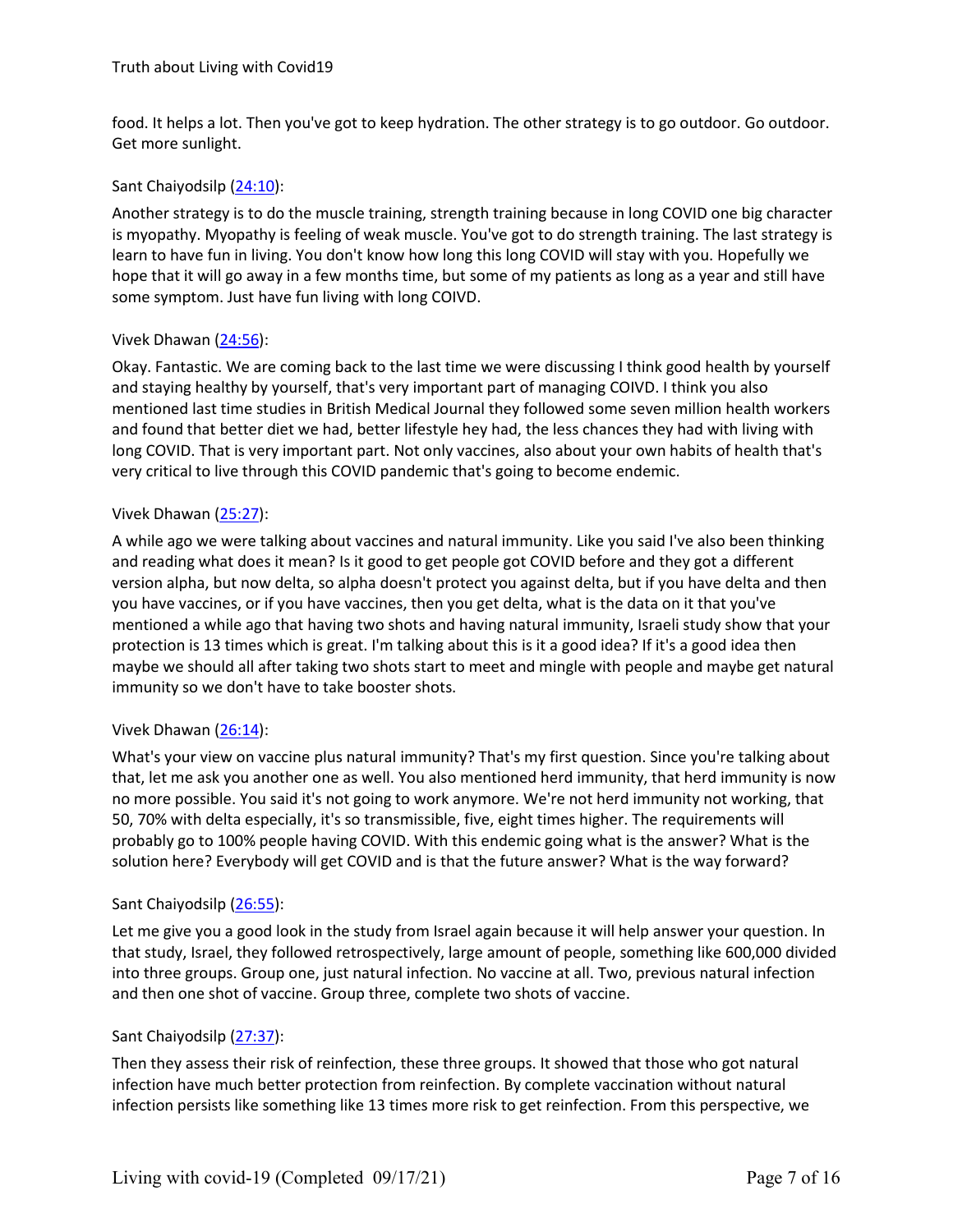have two choices here. One choice is like I said, get full vaccination to reduce mortality in hospitalization and then open yourself. Come out of the cave to live with COVID.

#### Sant Chaiyodsilp [\(28:27](https://www.rev.com/transcript-editor/Edit?token=aZq5JYYxkd-fvf_BVZu7l2LdVuuqE2jp9sNbFsPEGTG87Tz-5F-wTT_RTHeERUup8fIbuLEkOhMNjtLORRaATVFyiuI&loadFrom=DocumentDeeplink&ts=1707.5)):

That is choice one which is more sensible if you look from this Israel study. Choice two is get repeat booster, I don't know for how long, until the real good vaccine is available. I don't know when. That's a choice too. I would encourage choice one. Get fully vaccination and then come out. Stay with natural infection.

#### Vivek Dhawan [\(28:54](https://www.rev.com/transcript-editor/Edit?token=IJ9VcYB612yRqAQ3ZRRPaWgePXe4rQ6dQAA7qY1jTWzwgRFUsQ8Vj0qHuTsZhxfJ7WQ4hBorUuzxKsiA6prI4Chxu_c&loadFrom=DocumentDeeplink&ts=1734.35)):

Okay. That answers my question about herd immunity. I'm not going togo there just now I asked you. It's not to worry too much, come out. Following this question I had, I wish we can go back to offices. I think a lot of our colleagues and people around the world. One is government regulations have issues, you cannot do this, cannot do that. The second is we ourselves are not yetready. I don't know whether my colleague's vaccinated, whether he's got COVID, whether his family is vaccinated. How do we go about opening our offices?

#### Vivek Dhawan [\(29:25](https://www.rev.com/transcript-editor/Edit?token=H95FIThL-tnXA8bJz-z4tuybMjMOyy_WZAtPXHUWFpDORT10kVMzfFXl0KOSd2TcIyOd7K1Sec_ZEV-ytqGK7pb7uWA&loadFrom=DocumentDeeplink&ts=1765.61)):

Probably there are people in our offices not vaccinated, doubly vaccinated, and then there are also sitting, like I'm sitting with you today and this isafter vaccination meet because both of us are vaccinated, Dr. Sant is vaccinated, I'm also vaccinated. We spent two weeks after vaccination, what they say to build your antibodies, etc., and we are now probably safer than we were before, let's put it that way. Now we can sit with each other without a mask and talk. Last time we didn't. This is one benefitof being vaccinated.

# Vivek Dhawan [\(29:57](https://www.rev.com/transcript-editor/Edit?token=8aga-OP0b6LUoA25IAabgr_cQzDX_KtiRBJtLBbjq-k_vq2FlyL69xAQ-MCHi5VsT-JV8pWpdHLUExkvjdCxFDbir6U&loadFrom=DocumentDeeplink&ts=1797.14)):

How do we go about, is there any advice if we are to open? Any kind of protocol we should follow with our colleagues when we open the office? It's about time we have to start doing that, like you said. Most of us having doubly vaccinated with Astra or whatever is available in the countries. Any suggestion, any guidance for us to start doing that?

#### Sant Chaiyodsilp [\(30:19](https://www.rev.com/transcript-editor/Edit?token=rx2JUvnWxFBvst69jef4CIJmBljbByAO5kEf2L50vIv76iq1sisJCSp55mZrLmIvL90vTrANltk84htOVmftEQsF2Hk&loadFrom=DocumentDeeplink&ts=1819.26)):

From the individual perspective, after full vaccination, the people should be free to roam around. From the society perspective, what we call universal precaution measure should be there until all high risk group fully vaccinated. We can open our offices when most of the employees are fully vaccinated. We still have to practice universal precaution because some people, probably a small amount of people in the society still not fully vaccinated yet. Until the whole high risk group in the country are vaccinated, then everybody is free to roam around with the universal precaution, is not mandatory but is optional.

#### Vivek Dhawan [\(31:24](https://www.rev.com/transcript-editor/Edit?token=2Ns5tep5ia9TUTc8v9dJt1e35r9yprmcFXu3PWBYxxyRX_VBRq33L_PSSj6PYok89xBsX69Rn32jFfMmkS2z3asBYek&loadFrom=DocumentDeeplink&ts=1884.36)):

When you say universal precaution that means in common areas or in open and not closed areas, masking, etc., still advisable.

Sant Chaiyodsilp [\(31:33](https://www.rev.com/transcript-editor/Edit?token=Hc9qpdhrQs-c-BDPz82EWXt6zYLXDsi9g4nMpPJX_amxWWQw8QC6pFMa13DPGpXwRf58VLOcCk5V1H_aPX_yYfBdubA&loadFrom=DocumentDeeplink&ts=1893.51)): Distancing, masks.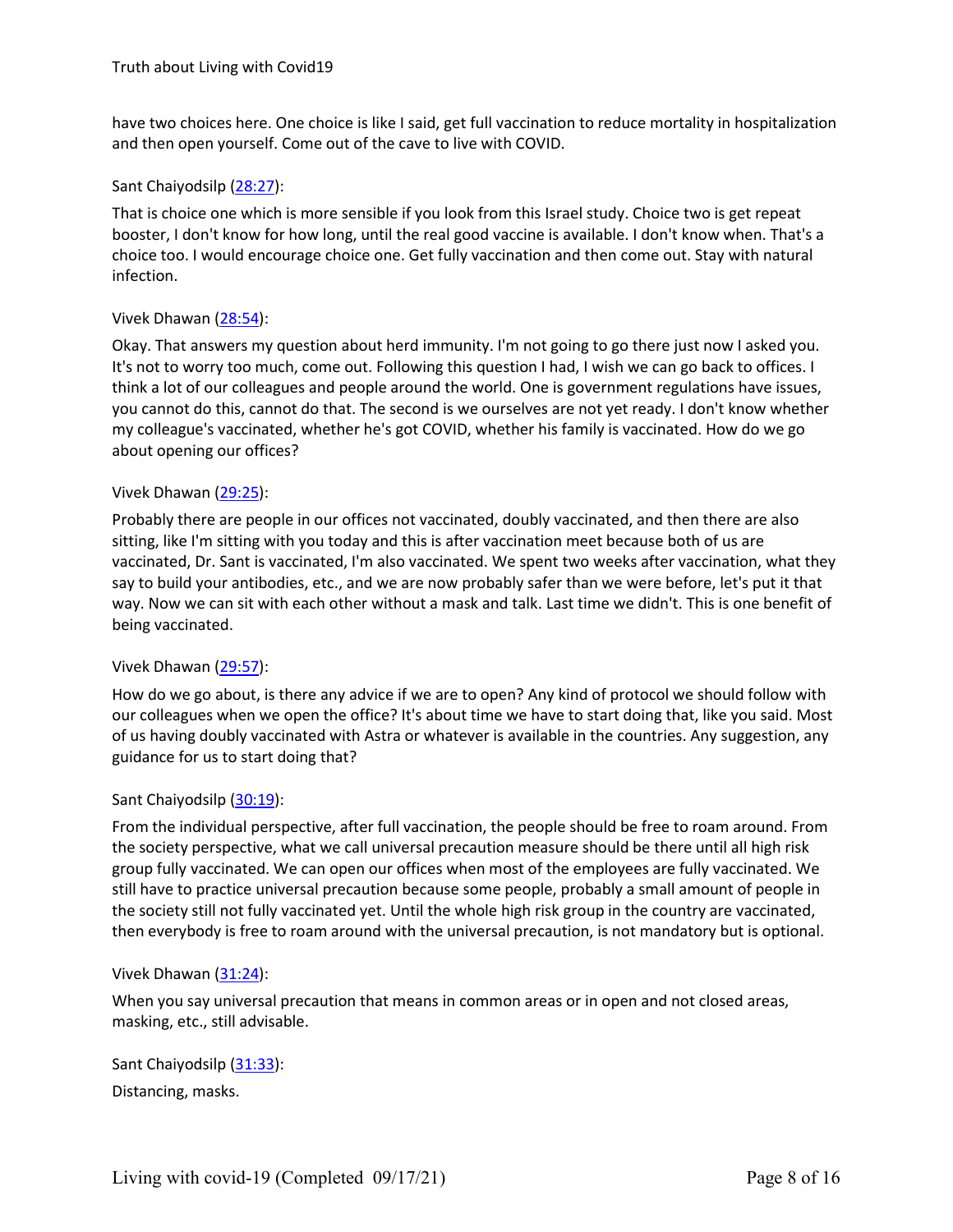Truth about Living with Covid19

Vivek Dhawan [\(31:34](https://www.rev.com/transcript-editor/Edit?token=WtW4Lw3bPi-Ke52ix4OkKIfM7oVFYTMXXgFONpobXfdsN8N7pjdsr_OFJ_DGPkSNawtOU-w5OWXZs2WOcBKer7R4ZZs&loadFrom=DocumentDeeplink&ts=1894.06)): Distancing, masks.

Sant Chaiyodsilp [\(31:34](https://www.rev.com/transcript-editor/Edit?token=DQun18id-M10DnYrwcJi1dcLE1cRvxtDrLoDBtPeEzqlNTCimXk-8p63LC2PYKzJEGx5ho-wXIJHLQsT4KbE9_UtvkA&loadFrom=DocumentDeeplink&ts=1894.06)): Cleaning hands.

Vivek Dhawan  $(31:34)$  $(31:34)$ :

All these things. Still appropriate behaviors should be followed. While you are sitting with people who are vaccinated 100% if you are there, then you can-

Sant Chaiyodsilp [\(31:42](https://www.rev.com/transcript-editor/Edit?token=Nd-bQfXpVI2yA5eBZVuIxOaH9hiSUJnxGb_V1FGX_5a5ROT5y2t5L2RBeNKfNAUXU3vWHLtoZIcwxIRWU6WBlx1SWXk&loadFrom=DocumentDeeplink&ts=1902.99)): Right.

Vivek Dhawan [\(31:44](https://www.rev.com/transcript-editor/Edit?token=hNGvq3bBQTBR13vzhLjKx_L8y0DwIQs9sFvNL3Pag8fGrq9PUWC9GmqS2ABYyi0m59ypnARcAB25eS0SQ3egwG6WKRQ&loadFrom=DocumentDeeplink&ts=1904.16)):

My family, my children are vaccinated. I don't have to sit with a mask with them.

# Sant Chaiyodsilp [\(31:51](https://www.rev.com/transcript-editor/Edit?token=XGYIZo3UEIx2T7x0XHvu9tLXGnKbpPPRLLz5CwJwnAoNNtgszvvbiB4ch7y7Gr_AT27Uw8IrqV2P6ULQ0Wi93UOLloU&loadFrom=DocumentDeeplink&ts=1911.08)):

Don't have to. Don't have to. The universal precaution is just for those in the society that not been, those high risk people who have not been vaccinated yet. We just have to protect them.

# Vivek Dhawan [\(32:00](https://www.rev.com/transcript-editor/Edit?token=0Dcjg1wHxXIYi6djxa1SO-u6JlDyPMuWyR8k9tfiSkb6WXgNSmDRYb7iS1FvdFICtPdkQjGQqWmpBS0raVtICoAOobA&loadFrom=DocumentDeeplink&ts=1920.18)):

Okay. We come to another question maybe a little later. On follow through with this stuff, with this same [inaudible 00:32:05] you were talking with children, when it applies to going back to school when parents have this concern now with vaccinated children, we've talked about opening the schools, does this also apply to opening schools that they can go into schools, children should wear masks when they go, follow the protocol? 12 to 18. Not below 12 yet because the vaccines are not approved. Can they go to school or no? Wait until the government allows, the law allows. There's two sides. Law and-

# Sant Chaiyodsilp [\(32:35](https://www.rev.com/transcript-editor/Edit?token=vxu8JwJhsCisP5xowbtJi5V-zBVyKAQgk-_A-KoQlWWzBTRuZ2XUYUU5mGF3818nPdqxBdc3guCHmr7eee8xp-tIs5Y&loadFrom=DocumentDeeplink&ts=1955.21)):

It depends. It depends. From what I know looking from, if you are looking from protection of high risk people at home, the children we can open school and children can go to school if all high risk people at home are fully vaccinated. That's one perspective. Another angle is looking from children mortality. If you use the UK statistic, you can open school now. The mortality of children from COVID is negligible. We can open school now if all high risk people at home are vaccinated.

# Sant Chaiyodsilp [\(33:16](https://www.rev.com/transcript-editor/Edit?token=CNYzFu9Q2NgKLyPS2veQLFoYFT4tH_3my6_nT41tO-STMxxEhv9hxWz-sbGPMvwXlNUEUG03jMHMfRyhS9nBTqHYC2I&loadFrom=DocumentDeeplink&ts=1996.44)):

If you use the USA point of view, they are concerned about children mortality, they've got to wait until they fully vaccinated children. We don't have a vaccine yet we know, at the moment, for those under 12.

# Vivek Dhawan [\(33:30](https://www.rev.com/transcript-editor/Edit?token=lqS2wkXVQNhgtfkpq6qpcBcX4MLMZFY0MNqn9DtL-VWTFbp-KjB-_mISV6wFkDjXOJXXJ2yWqLzyVN3DVr3SpTj4EPc&loadFrom=DocumentDeeplink&ts=2010.65)):

Right now it's not approved yet. I hear that maybe very soon we'll have data and get approved, but at the moment it's not approved. There's no option at the moment. You're perfectly right. I think we have to wait and see. School opening, yes, understood. Back to the high risk at home, children go out, they come back home, so they are safe, they are vaccinated, that is one way to think about it. I will talk about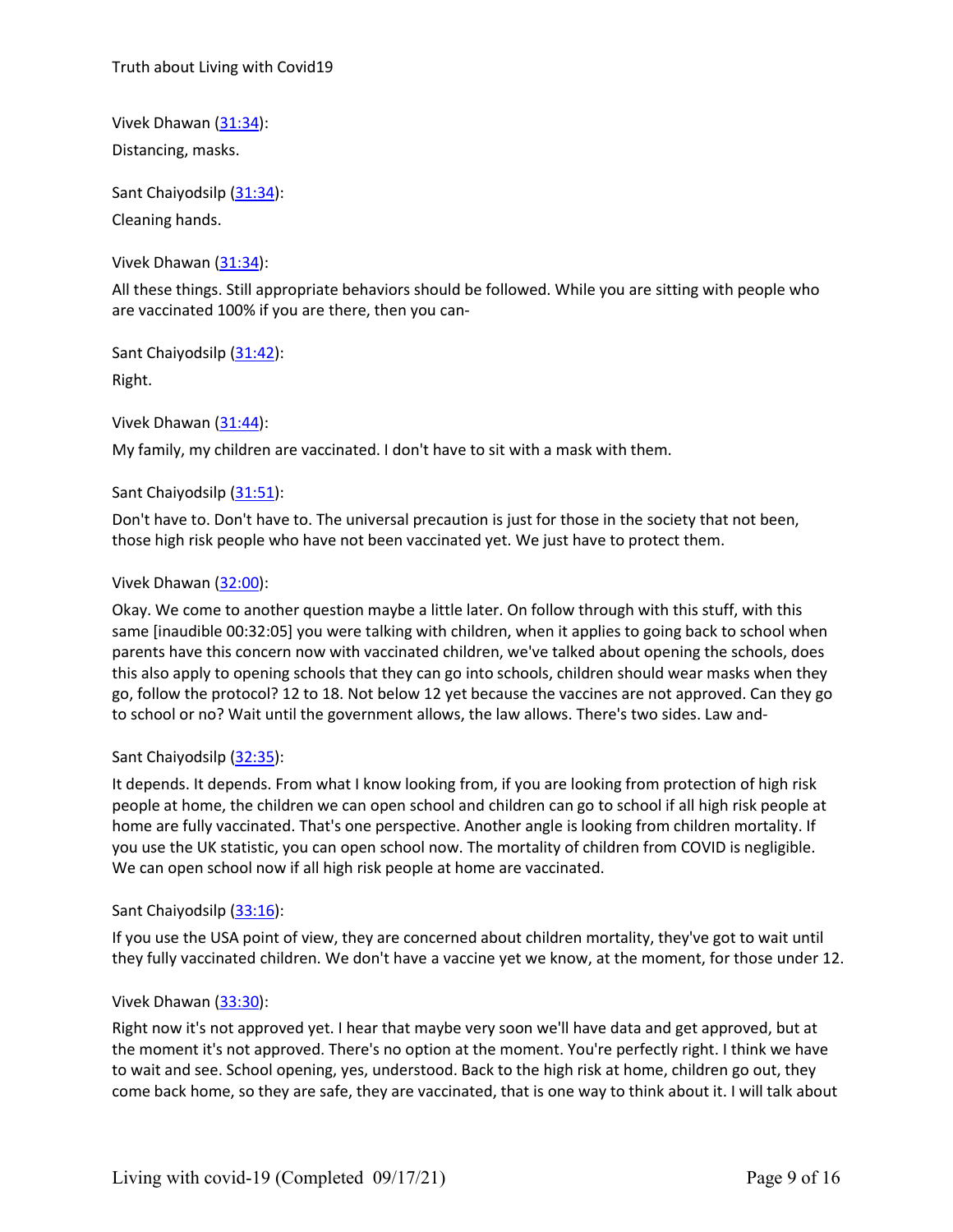high risk [inaudible 00:33:58] data. I want to understand what you mean by high risk. They may be children also are at high risk if you're obese, if children have some kind of disease etc., are they also high risk, they're children with higher risk versus-

#### Sant Chaiyodsilp [\(34:10](https://www.rev.com/transcript-editor/Edit?token=ktsl42HtJqUeB_Aduhy9mGk50Ld521_dvd35NsOHCgT6nedy1Vi5N-j8bftkBdBZLGYWXGn4FrEpwQzJwDmTnDeUzMQ&loadFrom=DocumentDeeplink&ts=2050.33)):

When I said high risk people, elderly at home. At home. For children, if you use UK studies, there is no high risk for children. In UK, the whole country there were 25 mortality. 15 of them are chronically ill children. Since the total number was very small there's no point subdividing.

#### Vivek Dhawan [\(34:35](https://www.rev.com/transcript-editor/Edit?token=dzD9mctdhiYT4mSulZf8MuGpdKLQWDIM-F3f7_cXKNaXWRTW6z-LYMLE4gPFXusvkPrNfsaxXTsBXHC2knydl0RHDjY&loadFrom=DocumentDeeplink&ts=2075.72)):

You're not actually separating the younger children if they're obese or they have chronic illness, other disease. They should be more protected and maybe more care taken for them versus the other children who are healthier, probably less at risk.

#### Sant Chaiyodsilp [\(34:51](https://www.rev.com/transcript-editor/Edit?token=pkjyCiovwVM6lKvintR3rB7IJydR94L8vztiIw-CigUCf3cabcrNgMDYWWLbAA4AB3yJ5n3vON0iBY8qXKJ-ycdood0&loadFrom=DocumentDeeplink&ts=2091.14)):

I quite agree with the policy of the UK. They treat all children the same. No vaccination. The total mortality is too low to take any action.<br>Vivek Dhawan (35:05):

Got it. Got it. One thing that I just wanted to understand because I'm not very clear how do you define when we started into this COVID, it was called a pandemic. Now the more you hear it's called endemic, that it's going to be everywhere. Singapore are also changing their stand from zero COVID to this. When this becomes endemic that means everybody has an equal chance of getting it? Endemic means it'll be around like cold and cough and flu and it'll become a part of our life, is that what it means? We'll all have to live with it and it's not going got be ... Can you give us an understanding and especially if you do that why do we have to test and isolate if it's going to be everywhere. Why keep testing people, isolating, and have these quarantines if it's already an endemic? It's already becoming one. Maybe it's not yet.

# Sant Chaiyodsilp [\(35:54](https://www.rev.com/transcript-editor/Edit?token=aUwS8x7eV1VLQGTjqsGGPMYsWMamqZzYV_Dj_3f1RA-FGgqb_PcXzfZ7YaGh0VtnT4ZuIwF4RR76_1PYf37UQEXZWMY&loadFrom=DocumentDeeplink&ts=2154.6)):

We have two words. One is pandemic. Pandemic globally spreading and uncontrolled disease. That's pandemic. That's what COVID has been. Endemic means long haul, predictable, and manageable disease. Nearly every country try to convert COVID from pandemic to be endemic disease. To make COVID an endemic disease we need to create a balance between demand and supply of hospital beds because that's the key point, diminish local disease. If you have enough hospital beds, no worry.

#### Sant Chaiyodsilp [\(36:49](https://www.rev.com/transcript-editor/Edit?token=pIKPvndwB35tKTJPZFlyLD0toilSiJbbKrSpqmVBL5vmIgy3luiiyokCzh5Chs-RwzcKGpO1c_C7I6YbNnpIqs6T1IA&loadFrom=DocumentDeeplink&ts=2209.92)):

On the demand side what we can do? We can reduce the amount of hospital bed by first we've got to fully vaccinate high risk people, particularly elderly because we know that 92% of elderly end up in the hospital. Elderly contribute to 92% of COVID mortality. We've got to vaccinate these high risk first. Second, from individual point of view, all of us have got to manage our own health risk factors like food, exercise, something like that.

# Sant Chaiyodsilp [\(37:29](https://www.rev.com/transcript-editor/Edit?token=FNjzQKhM0EuAWYGSP6F49MGuXo2QyoRYG5WVKK4GmCIZDaDTo12AhP8cys5CNlRJttwOAXoY8TowfYOTmTtub1cMzHQ&loadFrom=DocumentDeeplink&ts=2249.87)):

Thirdly, once we get infection, we got to start early treatment because when we talk about endemic disease, we talk about disease like common cold and influenza. We've got to manage it on our own,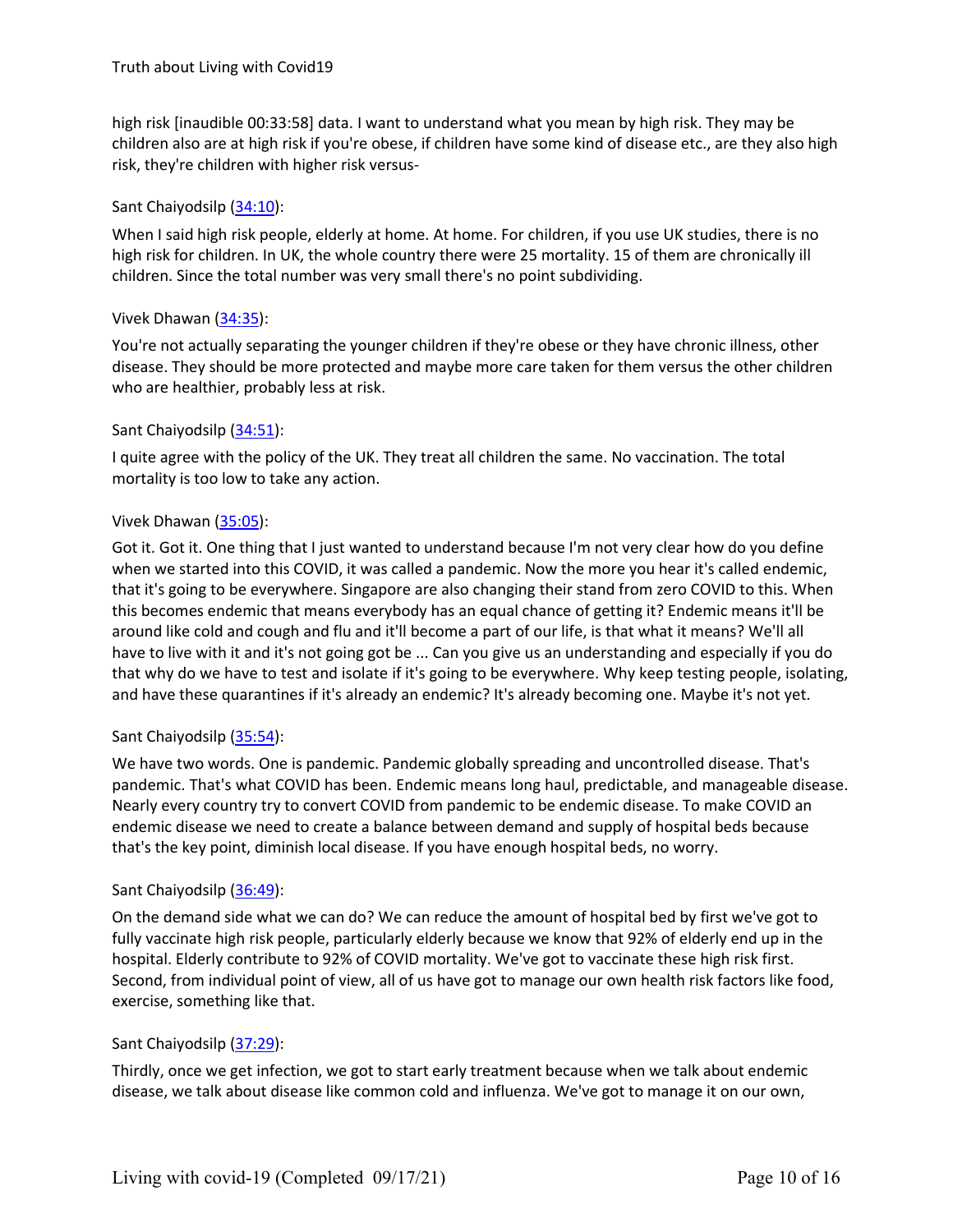start early treatment, whatever in that country. In Thailand what most handy is andrographis, you need maybe Ivermectin, whatever available in that country, start your own treatment as early as possible. That's the way to deal with the endemic.

# Vivek Dhawan [\(38:11](https://www.rev.com/transcript-editor/Edit?token=ZWu-YB2aCcPJ0bOrbD7BPjTVXhCm7BO-ps3BHQtMdlOn-kyceN8ruRseQZsMayKt5BI_ANLyom0J3J7pyxKUSqFjiPA&loadFrom=DocumentDeeplink&ts=2291.43)):

You have enough beds and there's enough availability once your vaccinated, the elderly they're protected very well, that reduces the capacity and then it becomes an endemic. It's manageable. That's what you mean. Okay. Great. Just to understand a little bit quickly, not too long because we are slowly getting out of time. How do you define at risk, Dr. Sant, because elderly are at risk and if you have CBD, diabetes, all these, you have cancer, immunosuppressant disease, they are at risk. In children are there anything, are pregnant women more at risk than other people in the world? Just to understand.

# Vivek Dhawan [\(38:46](https://www.rev.com/transcript-editor/Edit?token=65M_fhET3gYiVVGyyDZYn2F52mkvirnIMsnxAG-FxPiYSJycMSXFTjFca7fR_x3qbUOXH0Y-Tj1g91udVT2gjysIFVE&loadFrom=DocumentDeeplink&ts=2326.27)):

Is there a way to understand can I make myself from high risk to low risk? Can I do something about it? Can I make a change now that I understand it matters, can I start now and make that change or it's not possible? Is there a way to-<br>Sant Chaiyodsilp (38:59):

We have three categories of risk profile of COVID disease number one is elderly. Of course age is a major risk factor. We cannot do anything with age. Number two is chronic disease. When you say chronic disease, you mean chronic non-communicable disease. Particularly obesity, hypertension, cardiovascular disease, chronic kidney disease, chronic lung disease, immunodeficiency disease. All of these are chronic disease which contribute to higher mortality risk in COVID disease.

# Sant Chaiyodsilp [\(39:47](https://www.rev.com/transcript-editor/Edit?token=WRSh29DJjrjL5lf3ULepDRl7VglYgqYlA48y6c9AhELx7kvpB3yjnsz9j1HefZHdZ1OLPXpFYM8AxahnSE7Rp9eJJxo&loadFrom=DocumentDeeplink&ts=2387.16)):

The second group. The third group is pregnant women. Yes. We now classify pregnant women as higher risk of high risk group of people because pregnant women once get COVID they tend to have higher morbidity particularly what we call eclampsia in this order of pregnancy which are at times may end up in mortality.

# Sant Chaiyodsilp [\(40:16](https://www.rev.com/transcript-editor/Edit?token=kRIJranDNDrUHDiGBXeTMRlYHaJNxDcaheC9tR6H8tgl0P7O1tdWlfGVWorznaU52uViBeQpVbGhOLHgvdrhhccB0so&loadFrom=DocumentDeeplink&ts=2416.36)):

We have three groups and we can even in elderly, even in elderly, we can reduce the risk. Elderly who manage their health immunity will be much better offthan elderly who do not do anything. Of course for those chronic disease group, if they manage their risk factors, for instance if they have heart disease, manage their cholesterol, manage their hypertension, manage their food and their exercise, they'll be much better off. For pregnancy nowaday it is agreed globally that we should encourage pregnant women to get vaccine to reduce the risk of severe disease.

# Vivek Dhawan [\(40:59](https://www.rev.com/transcript-editor/Edit?token=AzVvUBusSq7chTzTGuAbSVNnEI_qnLPgo1TJiVEDNsRCmtw5dadUAFq2wbCyf_TZKBbL4JukXXIESuDtf6JSoBS70Iw&loadFrom=DocumentDeeplink&ts=2459.87)):

That's now acceptable that pregnant women can get vaccines, and as you mentioned, that is very important. It doesn't matter what stage you are at, you should be working towards a healthier lifestyle, getting healthy, whether that's the right diet, moving more toward the plant based diet, high fiber, high fruit and getting healthier, walking, exercising, sleeping well and all this has an impact on your general health and thereby improves your immunity. That's the approach to probably saving yourself from the side effects of COVID or even after you get COVID, surviving from some severe COVID outcomes.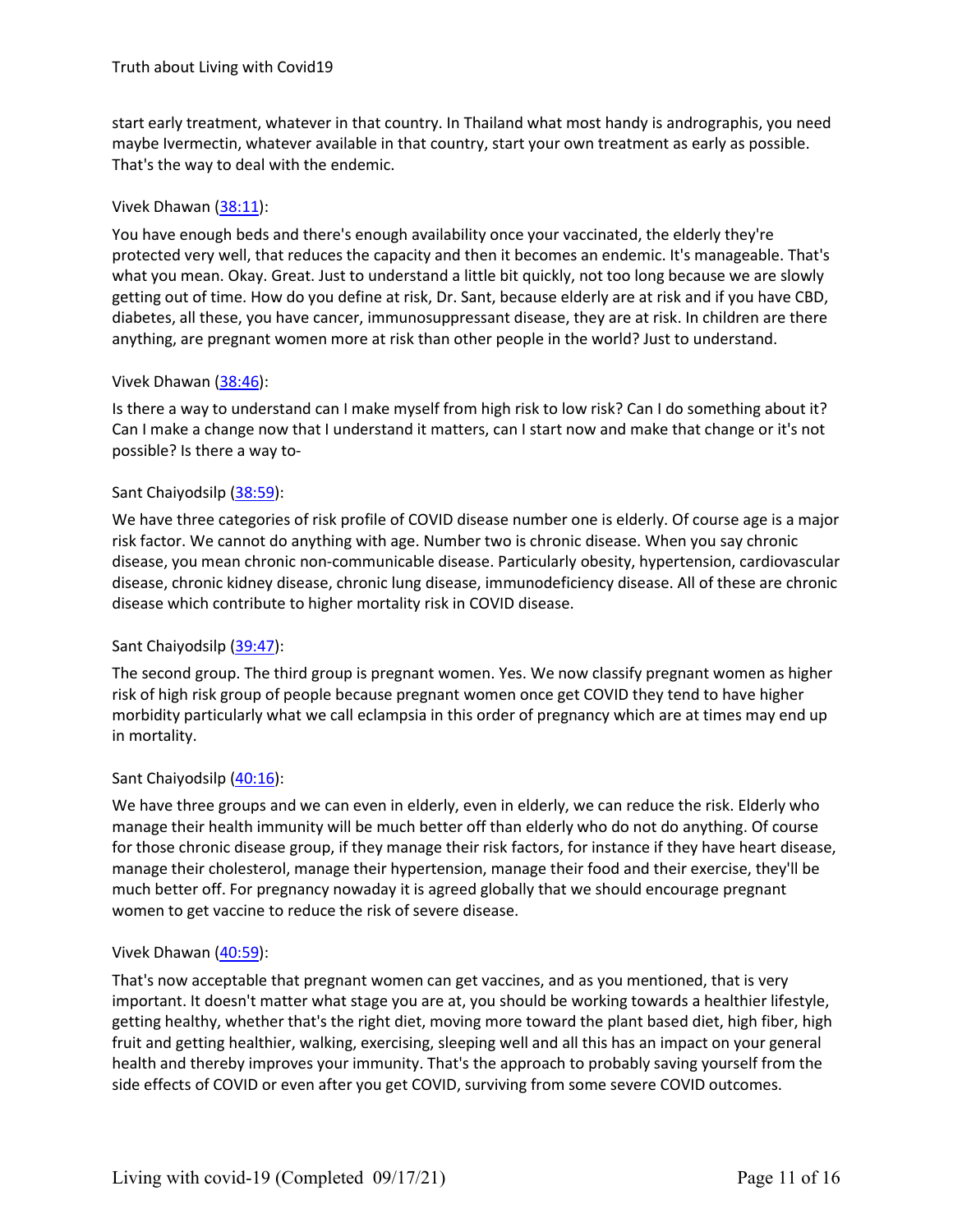# Vivek Dhawan [\(41:33](https://www.rev.com/transcript-editor/Edit?token=zrsag2J5l1pScOi6pxRHa-Kdw0PfOiafOMm1e4wNqdD8Eo51ErFtv1dST8-MowQKMRv3-InGpa30x51W4no_zQwQLB4&loadFrom=DocumentDeeplink&ts=2493.46)):

That's also very well documented as I understand in a lot of research that's being done at the moment. Now we understand what the high risk is and how you can manage the risk. The other issue that keeps coming. This is another worry that we have all the time and we keep hearing it in the news that more mutant will come. Delta came, it's five to eight times the spread faster but since then nothing ha come as strong as delta. Delta's the last one. There is mu, there is other one that we hear. It hasn't had that impact like delta. Is it going to end in delta or there's a chance or any more such more variants coming in and making it more difficult than it is today? What can we do about it? The other thing that we mentioned is that any thought on this variants and the impacts of variants on our life going forward?

# Sant Chaiyodsilp [\(42:21](https://www.rev.com/transcript-editor/Edit?token=qn7ZmpW33XsoaVEq6BmcGnp7UpMO-a30jKezQ66jMWdO3LkD2d37fjQPj6lPEsaHJb7GjdkD-dZzz-UjwdIRqoQC4gE&loadFrom=DocumentDeeplink&ts=2541.46)):

I think we can quite surely predict that more and more variants will come because globally the vaccination rate coverage is very low. The infections spreading would be in large scale globally and that spreading will create variants. New variant will keep coming. Concerning to mu, I cannot see any concern about the mu. The only thing that make mu variant famous is that it has immunity structure that can help evade the vaccine. That's all. In their life, mu is overriden by the delta variant in terms of spreading infection. Mu is not a variant of concern at all at this stage. The variant of concern is delta still.

# Vivek Dhawan [\(43:28](https://www.rev.com/transcript-editor/Edit?token=LsJp_lcelEnXq4rtjMBgQ7iI-LlmmZ-rCCBfcllStOwlp1tS9gSgm-RZHJncHVanWJ1d4mozAjyXNLrHDYnVjcZNA8k&loadFrom=DocumentDeeplink&ts=2608.53)):

Still the number one. If you have question please key them in on your YouTube Facebook live. We have teams of our medical advisors waiting for you just in case you have anything we haven't covered we'll be happy to answer in the last 15 minutes as we are getting toward the end of our talk.

# Vivek Dhawan [\(43:46](https://www.rev.com/transcript-editor/Edit?token=Nr-PbeYvBAUGlFXsYdLR5MZBaryDDRjY_0uI3ofxwFnD5UEsSdEr3X6WBPiyrd9T2tgj6o-doeDoeUjvIDY6fta4aTo&loadFrom=DocumentDeeplink&ts=2626.19)):

Now the question is all this understand very well and I know you can't predict the number of years this COVID is going to last, but just to understand how long how do we live with this COVID after having two doses, after having two weeks in isolation yourself and you're building antibodies, what should we do next? I heard some things you said but I just wanted to reconfirm that I can go out, I can meet people who are vaccinated, I should still follow good behavior. Any further talk on how we do we need to learn to live with COVID now? The real thing is living with COVID.

# Vivek Dhawan [\(44:21](https://www.rev.com/transcript-editor/Edit?token=6ZJ5I2Aa65Tz5iRPWeyMhvZyhsxAX8qTArySi-ibIQhMLxdW1P5s-pDalLrKKqpkp84UK7noxdJu_zndkalM_5K8bcQ&loadFrom=DocumentDeeplink&ts=2661.68)):

All the facts and data show that there has already 28 months and we spend nearly two years and we can't keep going on this pace. There has to be some thoughts on going back to travel, going back to tourists coming in, going back to business. What's your thought on that, Dr. Sant? Any views?

# Sant Chaiyodsilp [\(44:42](https://www.rev.com/transcript-editor/Edit?token=7wbG8FcxXZeJFqfh1s7YyY7G6y6bV1D0NP11YDP5Gfa6oHCpHYWpeVTfj_zTGAbypX7iyGXHY9ebkeDHqqyZSN3sAL4&loadFrom=DocumentDeeplink&ts=2682.03)):

Full vaccination is a must. Everybody needs full vaccination, two shots. That's a must. Healthy lifestyle is a must. Plant based whole food diet, exercise, adequate sleep, going out, get sunlight. That's also a must. Universal precaution is a must until the whole high risk people in community are fully vaccinated. Meanwhile, the universal precaution, wearing mask, distancing, cleaning hands, still need to be heeded. The most important point is that this is only my point of view. Once get fully vaccinated, come out. Come out of the cave and start living.

Vivek Dhawan [\(45:45](https://www.rev.com/transcript-editor/Edit?token=GOId0CFlE8KRMDnJFCOtlbIoyFeO_nmDeHI0WBaykmSuzzYGtsMTPYX4nCNcFMSMs_3G6ITKTKnJoY5xRoqUgbcKxmw&loadFrom=DocumentDeeplink&ts=2745.64)):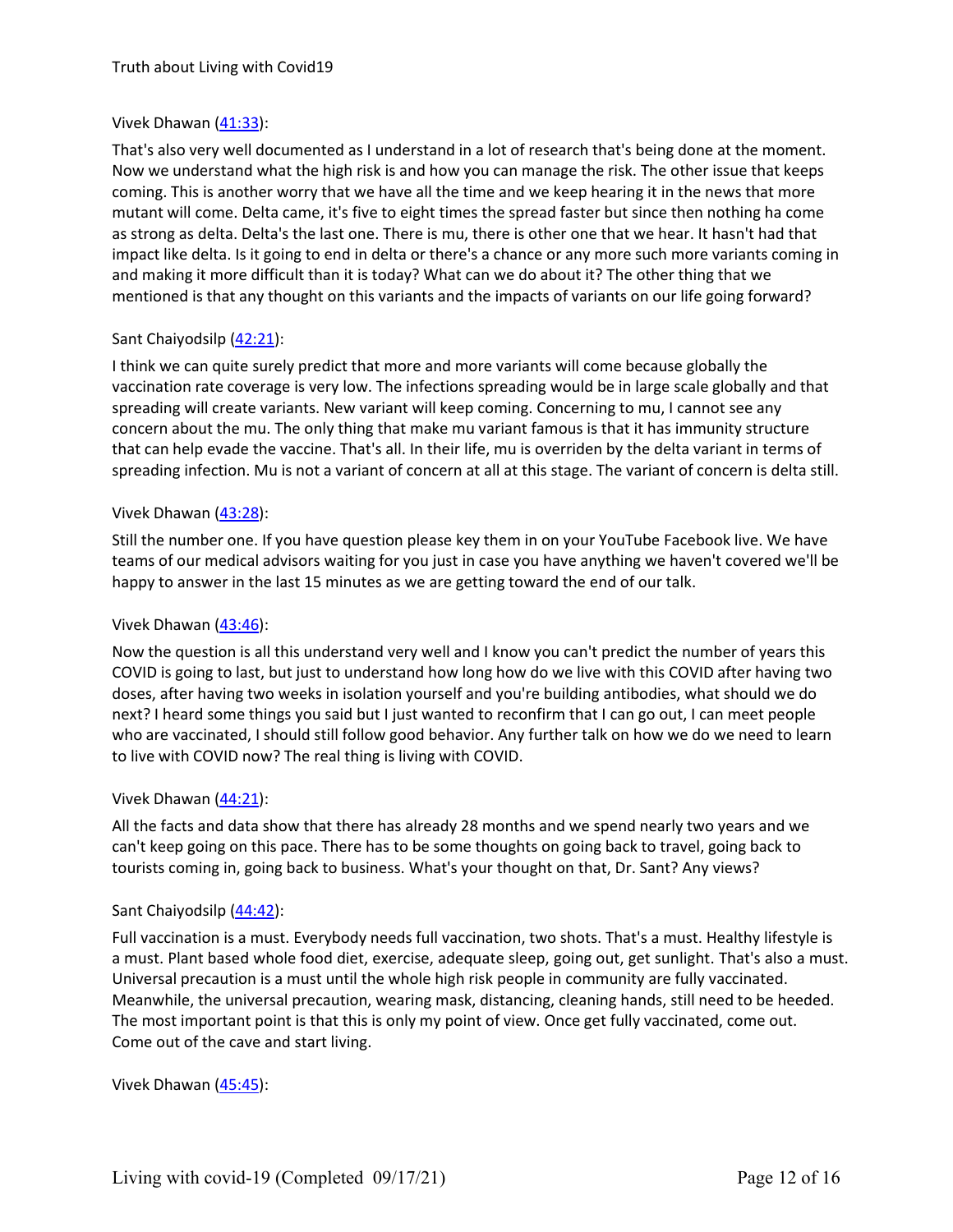Life going back to normal, we still have to follow some regulation, and I hear you saying that if you are at high risk, if you are in public places, follow some protocol including wearing masks even if you're vaccinated, there's no harm in doing that. Correct? Unless your whole country's vaccinated. Does that still applies to going back to life?

# Vivek Dhawan [\(46:09](https://www.rev.com/transcript-editor/Edit?token=YzayCUi76sRlgAFtbEcETq-ej7FQ-IG9w8XCI5BaZTTrOmk8-8HDaZdOE0g2xrWvWRpFM5SypDLBNanpIrK2TCf_gZA&loadFrom=DocumentDeeplink&ts=2769.63)):

The other thing is that now that we know this so well and you've been doing this with COVID patients here and at the Wellness We Care center you've been treating people for all kinds of high risk NCDs, disease that are part of our own lifestyle management and you've been teaching them for a long time to change lifestyle. Being healthier means probably reducing the risk of disease. As I hear from you and the data also suggest not only vitamin D, zinc, C, etc., that also help, but also all the other factors, good diet, exercise, good weight and all these things, sleep. They also matter. They can probably make you more immune, make you healthier and build natural immunity.

# Vivek Dhawan [\(46:51](https://www.rev.com/transcript-editor/Edit?token=TOmIzsFknFeuWOR9FlIDjzHjXGYEjoPRlNBuDN0Z0PpUnJ8ipEQ49Riu3Rb-TEghAC7GOMI3zEG4qIiQ85O9ydnVGwg&loadFrom=DocumentDeeplink&ts=2811.42)):

Before we conclude can you give us your thoughts, because we understand the world is moving from managing case counts. I hear from managing case counts to managing severe illness. I think the more and more you hear this from managing case counts. You now measure and monitor and manage severe illness and death. That means having hospital beds available so that you can live with the endemic. That's one part the governments are trying to do by regs. What about us? It's all about good health by yourself. It's about staying healthy as long as you live. I think before we finish out and end our question and answer, maybe you can give us some advice so that we can go back and carry this in our daily lives. Dr. Sant, over to you.

# Sant Chaiyodsilp [\(47:34](https://www.rev.com/transcript-editor/Edit?token=3WDWJ1iRK6IkRbeSd5K9i3oqpsbgPa5vUMdzWPZ5kobcz-Rtvn5Ukjz-ZBKE4AjBWSoeb0bsETVjSa4KnBhCRLw-YYM&loadFrom=DocumentDeeplink&ts=2854.09)):

Long ago WHO, World Health Organization used the word self management. I like self management. There are six components in this COVID area for self management. Number one is food. Got to turn to a large variety of plant based whole food. That's number one. Number two is regular exercise basically every day exercise. Number three is adequate sleep because sleep is closely related with the immunity function.

# Sant Chaiyodsilp [\(48:16](https://www.rev.com/transcript-editor/Edit?token=VTl9JbNfad_1vnM9ld95ksYDWLtNvxdFqLyHavjRMTFlnMDOjU5L7-6hjiFB6lGgnsYrZwk7QcuqGShTPP4j_1nwWec&loadFrom=DocumentDeeplink&ts=2896.64)):

Number four is stress management and learn to put down your thought. Don't meddle with your thought too much. Number five is outdoor living. This is the neat thing which come with COVID, particularly with long COVID. If I'm out here from my experience with a few patients, outdoor living boosts them up quite very faster. I strongly encourage to go outdoor, get some light, at least during this COVID era. Number six isvitamin and mineral supplements if the natural food intake is limited or not adequate enough. There are a lot of study that severe COVID patients they have low level of multivitamins and mineral such as vitamin D, vitamin C and zinc, something like that. If the food intake is not adequate I would encourage also vitamin and mineral supplement. That's six components of what the WHO call self management.

# Vivek Dhawan [\(49:36](https://www.rev.com/transcript-editor/Edit?token=sShXExBKjOVt6-ICWf11a2le-HIOK8zp-kdfGsbU7-jNa-JQnMFVpBNYmSqmZCZ61wkqC85pJvpEOI4kcut6xwzTEoc&loadFrom=DocumentDeeplink&ts=2976.3)):

Fantastic, Dr. Sant. At least now we know how to live with COVID. We are going to start and seriously contemplating that within the month of October, we should have people fully vaccinated and should be coming back to life. Here we are, I'm trying to expose myself to the sun a lot nowadays and staying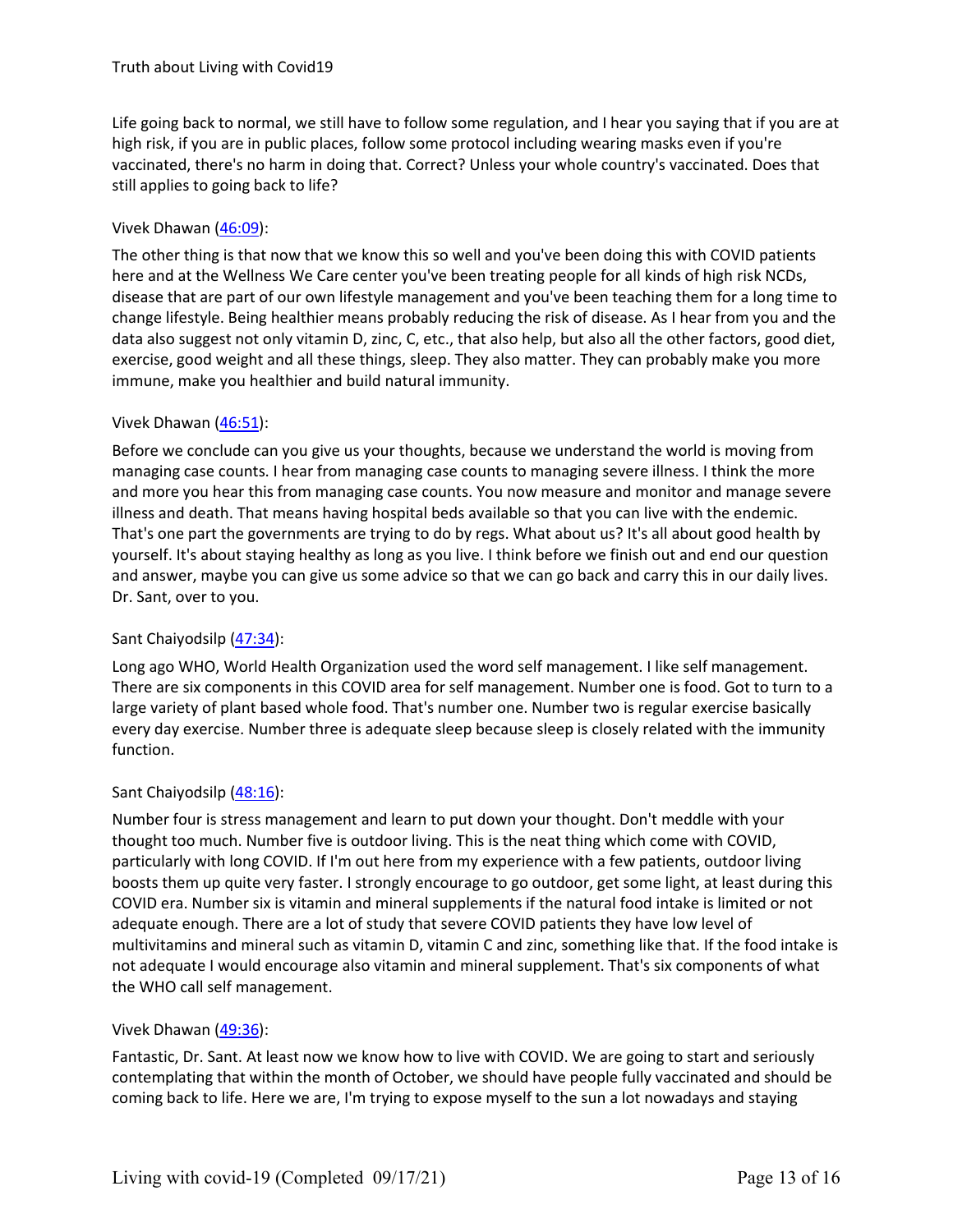outdoor. Other than taking some of the vitamins we make, but that's my choice. At the same time, I think we are at the end of our talk, whatever we wanted to talk to you about, living with COVID has come to an end.

#### Vivek Dhawan [\(50:06](https://www.rev.com/transcript-editor/Edit?token=zxhMB5tBdXDk7xYidELaopAH9Ox8ajP-oc9B3JbmAUm7tzcRJnJdQpw7FYOdi5kWb6eIPn1NXZsLOADD4BA2BMgwjB4&loadFrom=DocumentDeeplink&ts=3006.56)):

We have a few guest questions from the audience, people who have attended. Some are answered and some have asked some questions. I'm going to ask Dr. Sant to answer some of them again. I think one of the questions is if I've got full vaccination and then I get natural infection after that, does it increase my risk of thromboembolism? You mentioned that does it get higher or doesn't change the risk factor?

#### Sant Chaiyodsilp [\(50:34](https://www.rev.com/transcript-editor/Edit?token=c3ElHOOyvbp7jj3Pt3-YSZb_1_3arZMKdmHoHY9qJK9gLR0v5wQ5PGWGyCmPyPyumeDuYqnzzv4jqYzddVHERBPLOko&loadFrom=DocumentDeeplink&ts=3034.6)):

The question is about breakthrough infection after full vaccination. The risk of thromboembolism is very small. That's good news. Breakthrough infection after vaccine, the risk of thromboembolism is very small in comparison with natural infection. You should be better off in terms of thromboembolism.

#### Vivek Dhawan [\(50:57](https://www.rev.com/transcript-editor/Edit?token=OzZFnjIfo6p7-jIrnSICqG2IX01SIGD_x0zp89qs1xJYi28REYbvO3j3eXLv7nio7Mnc6oonSdm7cMa7t9ufEZ15Zec&loadFrom=DocumentDeeplink&ts=3057.79)):

Vaccination and natural and you get an infection is still very low. Some other question is that if vaccines are not available in many countries for children under 12, is it worth giving them a flu vaccine? If there's no data, but there's a question.

#### Sant Chaiyodsilp [\(51:16](https://www.rev.com/transcript-editor/Edit?token=kluTlS7Oz9m4R1JD65P1416om13XBrMgWQ25K5AtpV1QUIX_aF986oKfQvUxAHp8Nhz39unBcbP41H6EgXcp724zKZk&loadFrom=DocumentDeeplink&ts=3076.75)):

Flu vaccine is regular vaccine recommended for all regular citizens to take every year. Once a year. Nothing to lose. Whether flu vaccine can protect children from COVID or not, no one knows. At the moment there is no evidence show relation between flu vaccine and COVID immunity. No evidence. Let me emphasize here about COVID in children. The mortality in children by COVID is so small that we don't have to worry anything about children.

#### Vivek Dhawan [\(51:59](https://www.rev.com/transcript-editor/Edit?token=BHG5poJlNHf8kELxRyC7hBdUKrEyzIm5pSbZS9DfanAjPmI_oaLMMiEciN5O9wg8t_WO8fFcJ9q2DMusfC1lb4WB2BE&loadFrom=DocumentDeeplink&ts=3119.95)):

Under 12 you don't know whether the flu vaccine works and it's probably better not even taking it because there's not enough data that it's going to protect you against COVID anyway. You don't know the question. I think this question was answered by you but there's again and I'm just going to repeat and then Astra first, Pfizer second, is it safe? Is it effective? I think you just mentioned Astra first, Pfizer second the immunity, the data shows that the immunity levels, not the efficacy but immunity, is that correct?

Sant Chaiyodsilp [\(52:38](https://www.rev.com/transcript-editor/Edit?token=EKkrcBG_vG4rbni1a-RxQuHXImFAz-eDzw7MLSpht4-f34cwVqbU8tdQ8cFiuNzLVFKYfLW7o_RAuuZabmqVioRzr5k&loadFrom=DocumentDeeplink&ts=3158.13)):

Yeah. Correct. Better than Astra plus Astra.

Vivek Dhawan [\(52:38](https://www.rev.com/transcript-editor/Edit?token=CJAa9A1KHvzaSEJ0NLXvlEajdT7eVD1I4GjCe3WzWyp4IY6fSU0fO6kn-ncSxvduZRmE9KISl2IML-UBJmc4IBbvJAU&loadFrom=DocumentDeeplink&ts=3158.61)):

Or Pfizer plus Pfizer? Or Astra plus Astra.<br>Sant Chaiyodsilp (52:42):

At the moment Astra plus Pfizer is the best combination in terms of immunity level. In terms of immunity level.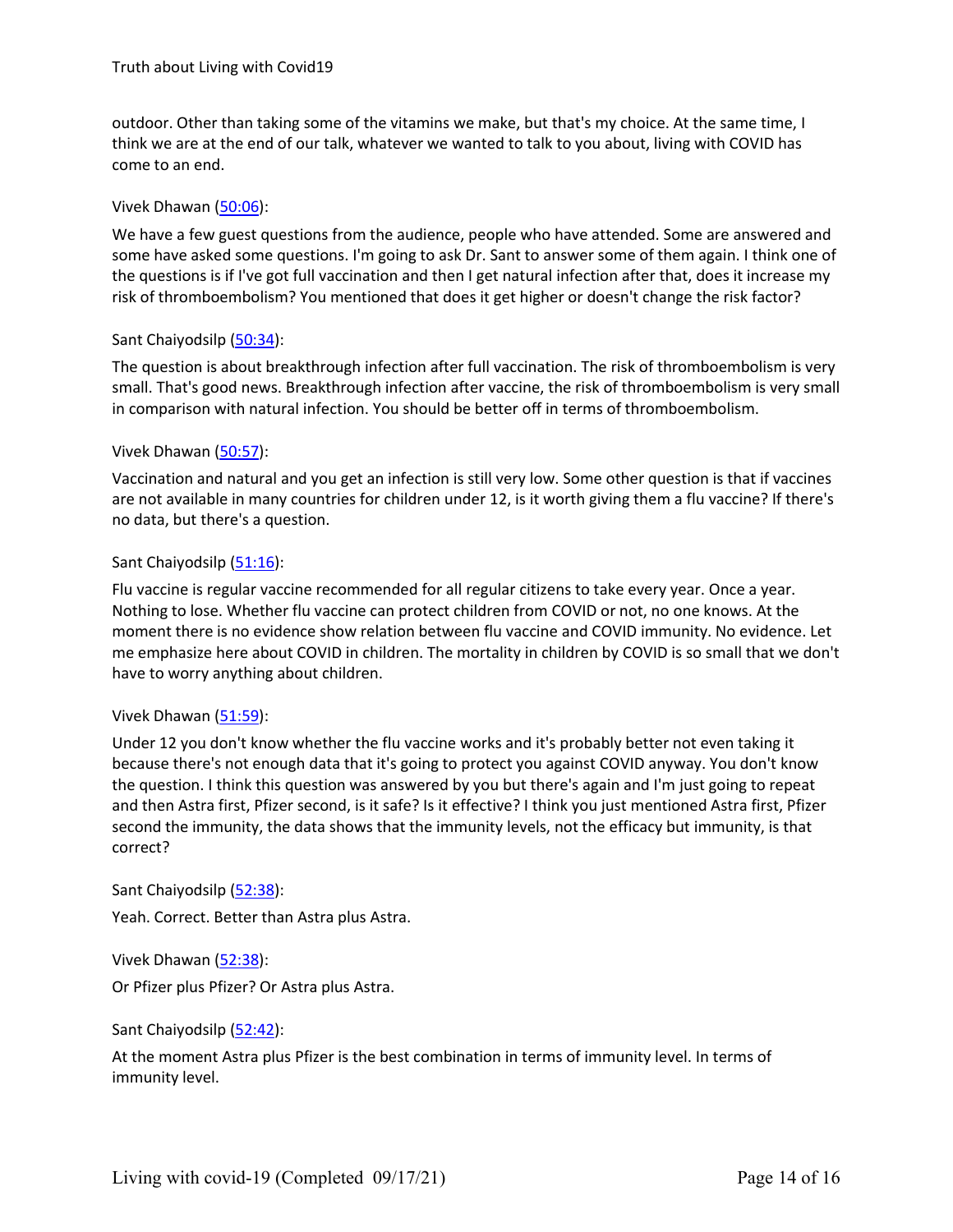# Vivek Dhawan [\(52:51](https://www.rev.com/transcript-editor/Edit?token=7iVc1PltxlqDVJCjN61iRAqZ8S4xXBA5mEd2G2FfH6dQbJGNPviM2zmxZU6s2mA0iqeGpPPK0tPh_9KGDkbdRbRRZcY&loadFrom=DocumentDeeplink&ts=3171.75)):

That's probably at the moment immunity level data for the shorter trial that they have got. I think the number of patient in the trial in the duration was short, they still were going on. I believe UK is recruiting 8,000 people a day and they are studying, a study is going to be published on how vaccinated unvaccinated and natural with natural and how the immunity and antibodies etc., have developed and the protection levels in them. There's still a lot going on. It's ongoing I hear.'

# Sant Chaiyodsilp [\(53:17](https://www.rev.com/transcript-editor/Edit?token=sqMwbW5WWuQJgTPcCf2KMUR1GSFmtfkPsdPoNJFb6whiGfAPcagJMI7daotjz249P10fUC8WRn19RwtbK8zhfP6z8YE&loadFrom=DocumentDeeplink&ts=3197.36)):

One thing I want to mention here again is that with this level of breakthrough infection, in some series as high as 40% breakthrough infection. With this level of breakthrough infection, nearly all of us will get real infection anyway, sometime in our life. After full vaccination just open for natural infection.

# Vivek Dhawan [\(53:42](https://www.rev.com/transcript-editor/Edit?token=xfdJ4XO9IHmauBda1oeHfijwvAKC3wFbqb4wg_ISW0a9TajgbvWhXHgfzSHLwosLyuZqIUhfmPr1goiZxzwp9tHakGc&loadFrom=DocumentDeeplink&ts=3222.3)):

One last question before we haven't seen anymore. I'm fully vaccinated for COVID but I need to travel. Do I need an influenza vaccine? Are they two separate things? travel and influenza? I've not had an influenza vaccine so far but do you need to take one if you have COVID or they're not-

# Sant Chaiyodsilp [\(54:06](https://www.rev.com/transcript-editor/Edit?token=3n-lNoAb15wmoPXmSNKtYi82fwyxANIn-4ig3fgg-EYS41SRUOi9iDEmDeZydveEckZM1ap9bKStZPxgNgklfHjSVfQ&loadFrom=DocumentDeeplink&ts=3246.58)):

It is two separate issue. It is probably recommended that all people above sixmonths old should be vaccinated by influenza vaccine once or twice a year. That is a global recommendation. It has nothing to do with COVID so far. The boosting immunity across the vaccine is not solely defined by scientific evidence yet. I think for the travelers, fully COVID vaccination plus annually influenza vaccine should be the best practice.

# Vivek Dhawan [\(54:52](https://www.rev.com/transcript-editor/Edit?token=cCOul3Yw3hxWliQrtPi_JJN0bu9e1g9S7wZxlW3MPoc3kOa_9pbhwqs00s8USnQN1MZoIPaO2hbJgc8LG4noUFqHrTE&loadFrom=DocumentDeeplink&ts=3292.54)):

For travelers. Okay. People are asking when should we start traveling? If the government allows should we start traveling or should we wait and see? If you are fully vaccinated and you've got COVID already you've got a lot of protection, 13 times more with COVID together, maybe you are very well protected to travel, better than other people. I don't know. Once they allow, for me and once they quarantines are not there for 14 days to come and live in one bedroom, I will probably start traveling. That's my view. Dr.<br>Sant, any views on that after being vaccinated, after getting COVID is it fine to travel or is still danger because you're in small closed rooms and you're in planes?

# Sant Chaiyodsilp [\(55:37](https://www.rev.com/transcript-editor/Edit?token=sZodZRcvIA2wAMIA8aRkodZTC9OWIvfeUQjzeG5B54UBsYnJ0pAx9hxM6m8YghJtaUzi-u--qOQJksbWPA8wMN1prBA&loadFrom=DocumentDeeplink&ts=3337.01)):

It's not [inaudible 00:55:38] we'll have the full vaccination. For ourself, but some encouragement must be needed for other people who are not fully vaccinated.

#### Vivek Dhawan [\(55:48](https://www.rev.com/transcript-editor/Edit?token=V6FUUJkvXjCYEL62A6RN1y9jLUJNgnD7J_gQ5dRpCmDfP26hbbjmFHbz-g-nH3xeivUDQNMC7hKI9aRRfgugvdzAvh4&loadFrom=DocumentDeeplink&ts=3348.1)):

I think in the countries you travel to, probably as you said, I think the challenge what I hear is the world will not get vaccinated until next year, half of next year or until the end of next year, probably early 2022. Based on vaccine availability. There's 14 billion vaccine capacity around the world. At the moment there is still not enough vaccine going on in Africa and many other countries. The levels are 35, 40%. US is probably 50 plus, UK is probably 76 plus. Very few countries have reached that level of 100% or 70 to 80%.